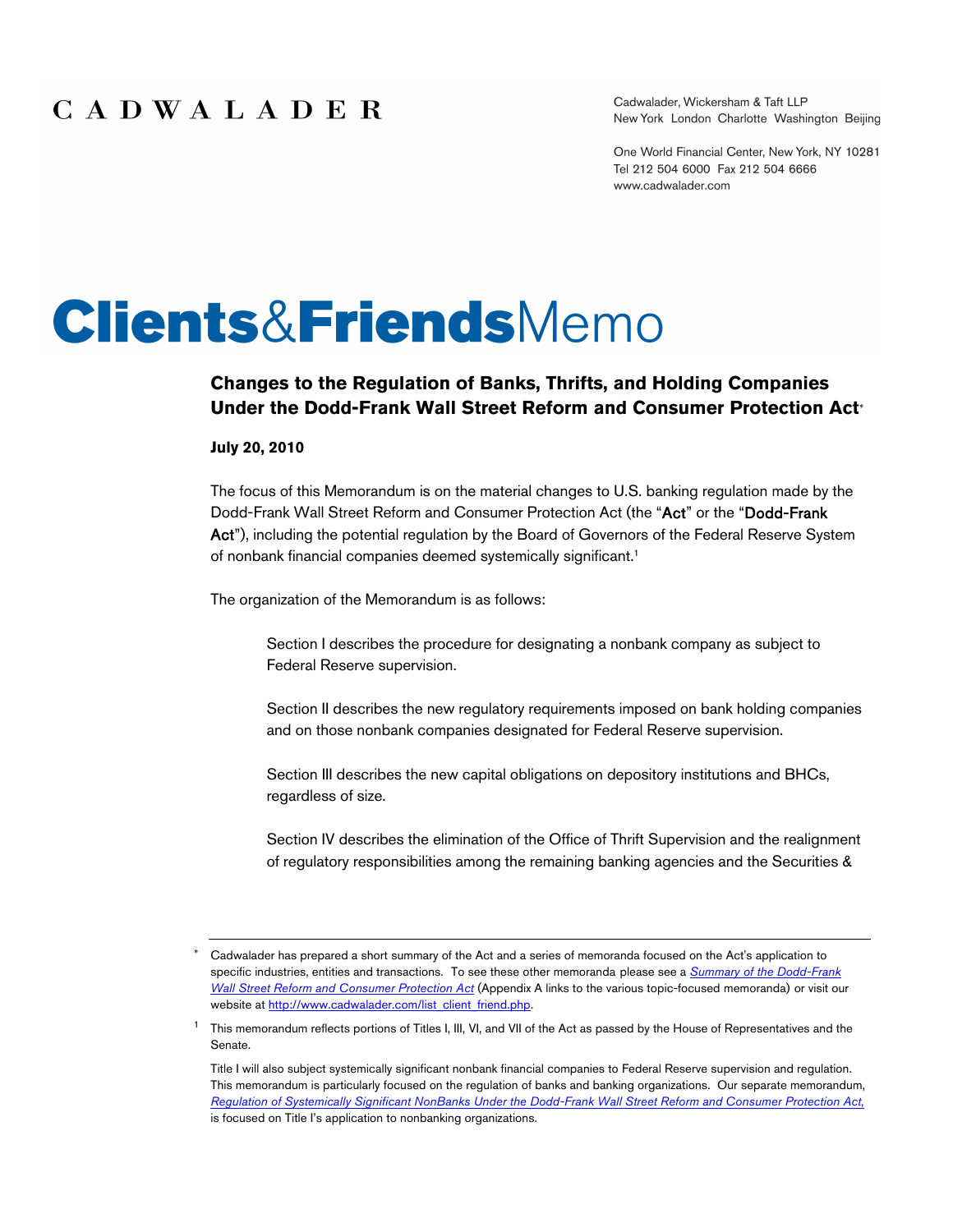Exchange Commission, including the shift in authority over certain investment bank holding companies from the SEC to the Federal Reserve.

Section V describes the changes to the Federal Deposit Insurance system, including changes to the deposit assessment process and the reserve ratios of the Deposit Insurance Fund.

Section VI describes the Act's provisions designed to restrain the growth of certain financial services companies , including the application of growth caps applicable to nonbank financial companies subject to Federal Reserve supervision.

Section VII discusses the Act's prohibition on an insured depository institution acting as a swaps dealer.

Section VIII describes the requirements of the "Volcker Rule".

Section IX describes changes to bank lending limits.

Section X discusses the tightening of the affiliate transaction restrictions of Sections 23A and 23B of the Federal Reserve Act.

Finally, Section XI discusses the changes to the insider transaction restrictions of Section 22 of the Federal Reserve Act.

## I. Supervision of Systemically Significant Firms

Title I of the Act contains sweeping provisions that authorize the Board of Governors of the Federal Reserve System (the "Federal Reserve") to supervise previously unregulated (or under-regulated) firms – including those firms that are neither banks nor affiliated with banks – engaged in various financial activities where those firms' activities are deemed systemically significant with respect to the U.S. financial system. Firms so designated (the Act refers to such firms as "Nonbank financial companies supervised by the Board of Governors"<sup>2</sup> – herein we refer to them as "systemically significant nonbank financial companies" or "SSNFs") would then be subjected to heightened supervision and prudential regulation by the Federal Reserve, as explained below.

*Creation of the FSOC.* Title I of the Act establishes the Financial Services Oversight Council ("FSOC"), whose voting members include each of the heads of the Federal Reserve, OCC, Bureau of Consumer Financial Protection ("BCFP"), CFTC, SEC, FDIC, Federal Housing Finance Agency

<sup>2</sup> *See* Dodd-Frank Act § 102(a)(4)(D).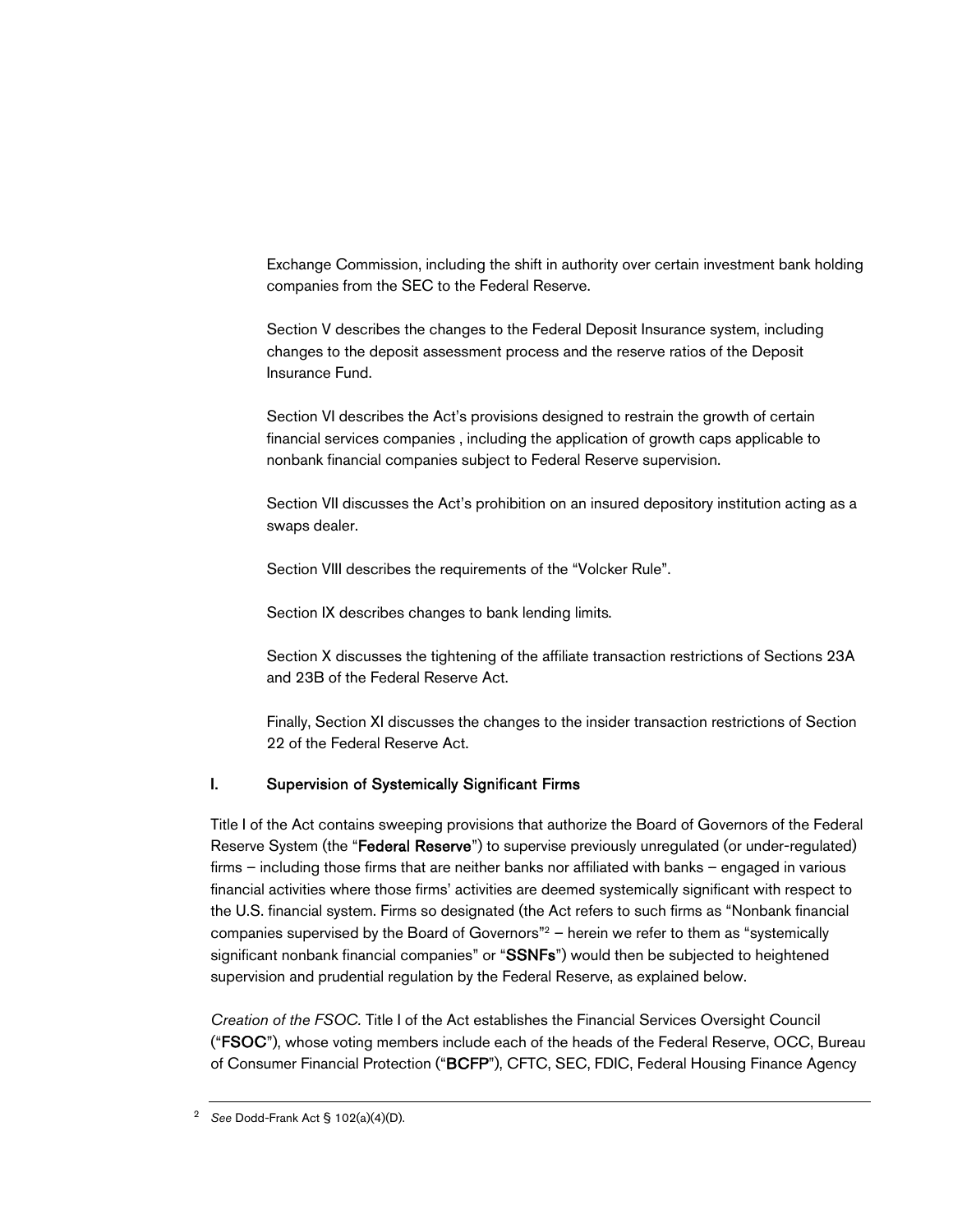("FHFA"), and National Credit Union Administration ("NCUA"), as well as an independent member appointed by the President. <sup>3</sup> The FSOC has general authority to issue recommendations to the "primary financial regulatory agencies"<sup>4</sup> regarding heightened standards and safeguards as to the conduct of financial activities that "create or increase the risk of significant liquidity, credit, or other problems spreading among bank holding companies ("BHCs") and nonbank financial companies, financial markets of the United States, or low-income, minority, or underserved communities."<sup>5</sup> The primary regulatory agencies are generally obligated to implement an FSOC recommendation by rule within ninety days.<sup>6</sup>

*Process for Designation as Systemically Significant.* The most significant power that the FSOC will exercise directly, rather than through "recommendations," is to designate a nonbank firm an SSNF. The FSOC is empowered to impose such a designation if it finds that (i) the nonbank firm is "predominantly engaged" in activities that are "financial in nature" under Section 4(k) of the Bank Holding Company Act (the "BHC Act"); and (ii) "material financial distress at the nonbank financial company, or the nature, scope, size, scale, concentration, interconnectedness, or mix of the activities of the nonbank financial company, could pose a threat to the financial stability of the United States."<sup>7</sup>

A nonbank firm is deemed "predominantly engaged" in activities that are "financial in nature"<sup>8</sup> if such activities (i) contribute 85% or more of annual gross revenues of the firm, or (ii) account for

- <sup>5</sup> *See* Dodd-Frank Act § 120.
- <sup>6</sup> *See* Dodd-Frank Act § 120(c)(2).
- <sup>7</sup> *See* Dodd-Frank Act § 113; *see also Some Concerns with the Regulation of Large Nonbank Holding Companies* (Cadwalader, June 3, 2010), *available at* http://www.cadwalader.com/assets/client\_friend/060310RegLargeNonBankHoldingCos.pdf.
- <sup>8</sup> *See* Dodd-Frank Act § 163(b). The Gramm-Leach-Bliley Act of 1999 established the category of activities that are "financial in nature." *See* BHC Act Section 4(k) (12 U.S.C. § 1843(k)). Generally, "financial in nature" activities 'emanate from the penumbra' of permissible additional activities allowed to a bank holding company ("BHC") that qualifies as and has elected to become a "financial holding company" ("FHC"). "Financial in nature" encompasses a fairly sweeping list of activities, some of which would seem unlikely to be fundamental to the financial stability of the United States, including:
	- lending
	- trust and safekeeping activities
	- securitization of assets
	- merchant banking
	- underwriting and dealing in securities

<sup>3</sup> *See* Dodd-Frank Act § 111. Title I also establishes the Office of Financial Research ("OFiR"), which is generally tasked with facilitating the management of data that the FSOC collects in connection with FSOC reporting requirements imposed on Large BHCs and SSNFs under Section 116. See Dodd-Frank Act § 152.

<sup>&</sup>lt;sup>4</sup> Note that "primary financial regulatory agency" is a defined term referring, generally, to the federal or state regulatory authority having "primary" supervisory jurisdiction over an entity. *See* Dodd-Frank Act § 2(12). Note also that the various titles of the legislation contain variations on this defined term, and each variation operates to confer jurisdiction with respect to certain activities on one or another "primary" regulatory agency.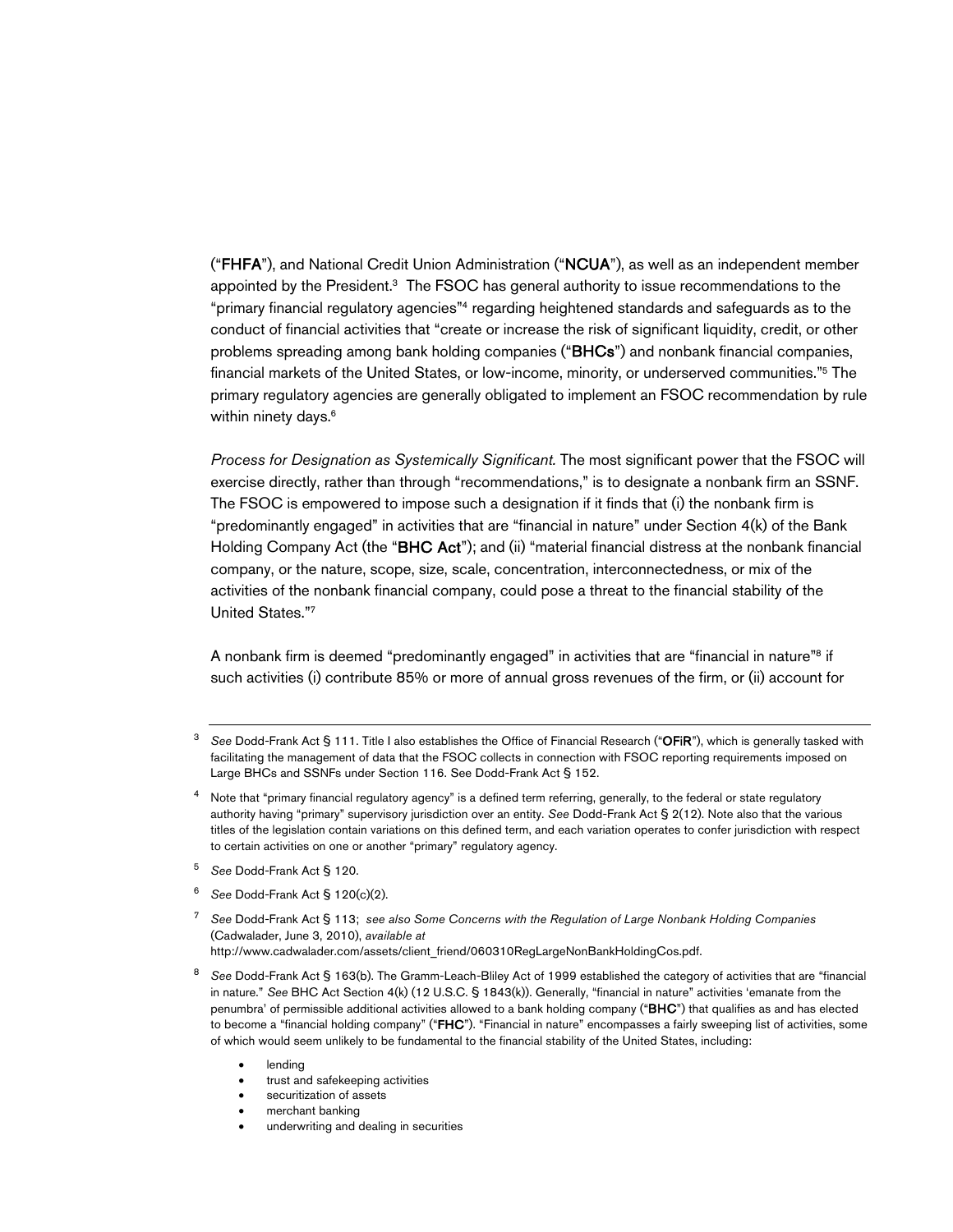85% or more of the firm's total consolidated assets.<sup>9</sup> SSNF designation can be applied to a foreign firm if its US operations are deemed significant.<sup>10</sup> Further, a subsidiary may be designated a SSNF if the parent company is not, which means that the calculation of the 85% test is not required to be made at the ultimate parent level. Thus, the population of entities that could potentially be designated as SSNFs is extremely large.

*SSNF Criteria.* When deciding whether to designate a firm an SSNF, the FSOC must consider a series of factors, including its:

- leverage;
- off-balance-sheet exposures;
- transactions and relationships with other significant firms;
- the importance of the firm as a source of credit and liquidity for the United States financial system;
- the importance of the firm as a source of credit for low-income, minority, or underserved communities in the United States;
- whether the firm is a manager rather than owner of assets;
- the nature, scope, size, scale, concentration, interconnectedness, and mix of the activities of the company;
- mutual fund activities
- check cashing and money transmitting
- insurance agency and underwriting
- investment advisory services
- "finder" activities
- activities permissible for a BHC outside of the United States and which the Federal Reserve has determined is "usual in connection with the transaction of banking" abroad (such as management consulting, general data processing, and travel agency), and
- $\bullet$  activities that are "closely related to banking" under Section 4(c)(8) of the BHC Act, including:<sup>8</sup> servicing loans; real estate and personal property appraising; arranging commercial real estate equity financing; real estate settlement servicing; leasing personal or real property; check guaranty services; credit bureau services; collection agency services; acquiring debt in default; asset management, servicing, and collection activities; management consulting and counseling activities; employee benefits consulting services; career counseling services; courier services; printing and selling certain encoded items; and data processing services.
- <sup>9</sup> *See* Dodd-Frank Act § 102(a)(6).
- <sup>10</sup> *See* Dodd-Frank Act §113(i). The FSOC must consult with the appropriate foreign regulatory authorities when designating foreign firms SSNFs.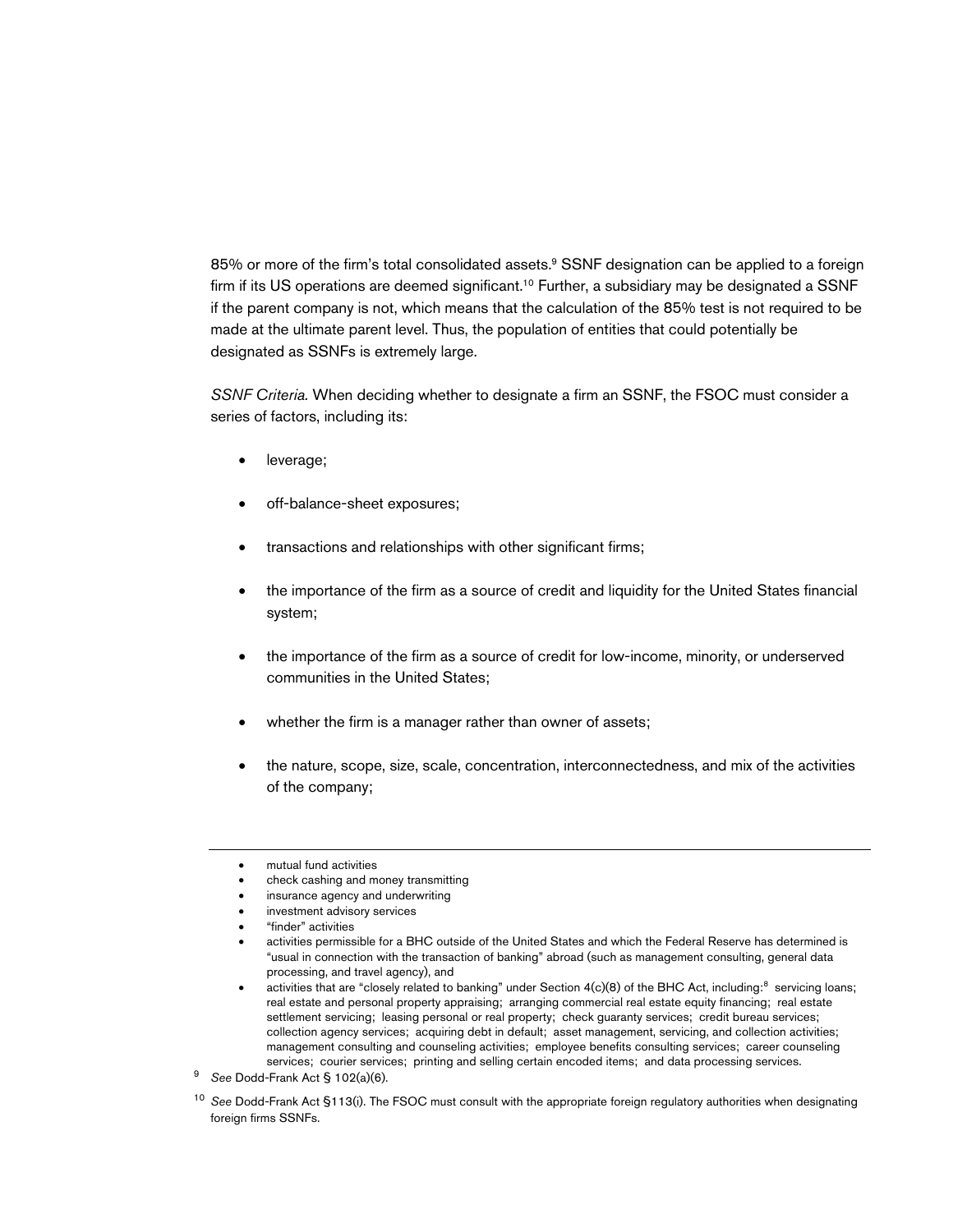- whether the firm is subject to prudential standards on a consolidated basis in its home country; or already regulated by a U.S. financial regulatory agency;
- the amount and nature of the firm's U.S. financial assets;
- how the firm funds its operations.

The FSOC must notify a firm of its determination and provide the firm an opportunity for a hearing to contest its findings.<sup>11</sup> In the event of an unsuccessful contest (we assume most firms will contest designation as an SSNF given the substantial burdens that will follow from it), judicial recourse is limited. The firm may appeal the determination in federal district court, but the court may only overturn the FSOC's determination if it finds the determination "arbitrary and capricious."<sup>12</sup> Designated firms must register with the Federal Reserve within 180 days after receiving a final FSOC determination.<sup>13</sup>

#### II. Regulation of SSNFs and Large BHCs

*Mandatory Heightened Prudential Standards.* SSNFs and those BHCs with total consolidated assets of \$50 billion or more ("Large BHCs") will be required to comply with "prudential standards" that would be stricter than those imposed on existing banks and BHCs. Certain "prudential standards" *must* be adopted by rule, including:

<sup>11</sup> *See* Dodd-Frank Act § 113(e).

<sup>12</sup> *See* Dodd-Frank Act § 113(h). Note that the Act requires the Federal Reserve to issue regulations that provide a "safe harbor" from designation as an SSNF for certain "types or classes" of nonbank financial companies. *See* Dodd-Frank Act § 170.

<sup>13</sup> *See* Dodd-Frank Act § 114.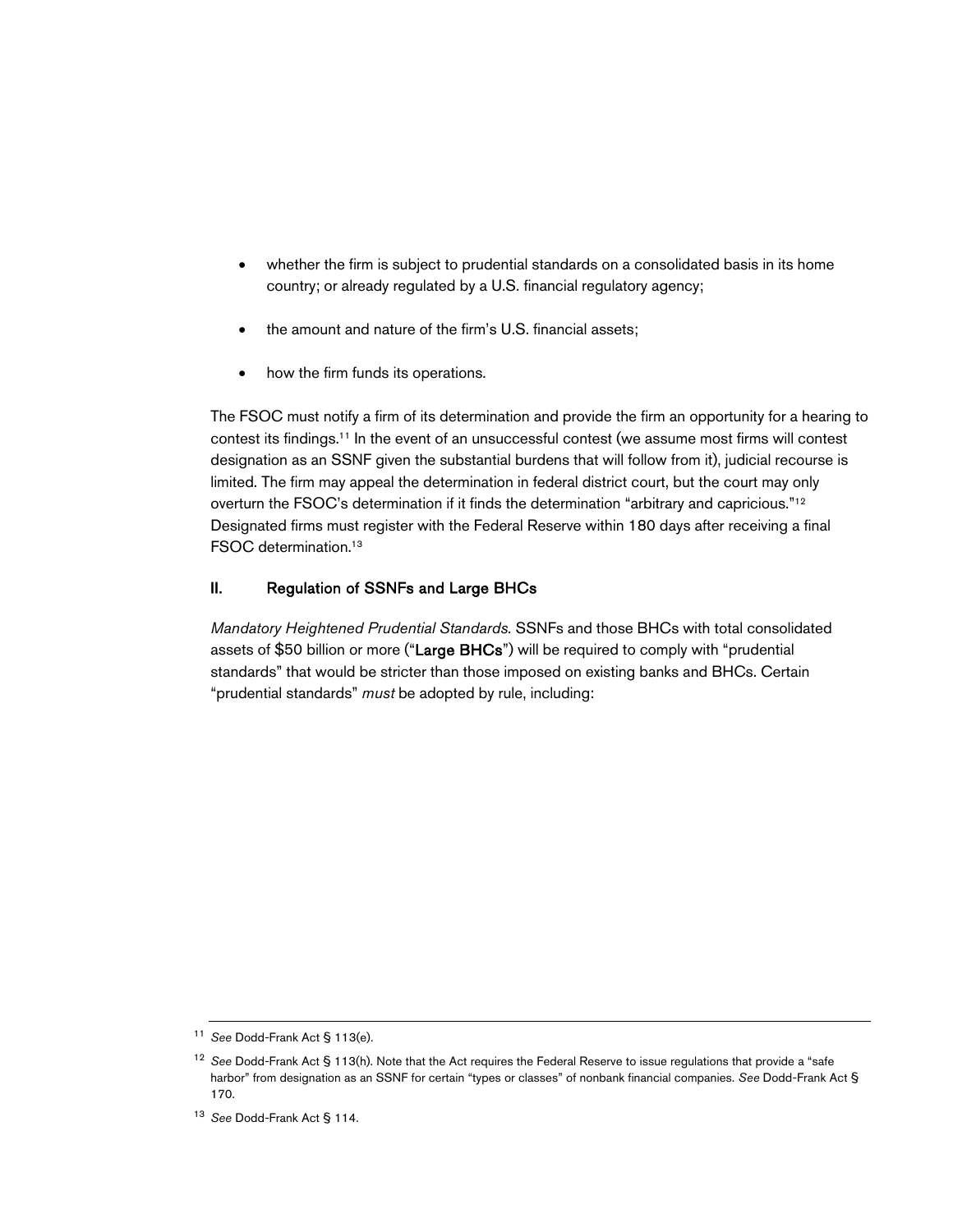- Risk-based capital and leverage requirements;<sup>14</sup>
- Liquidity requirements;<sup>15</sup>
- Risk management requirements, including the establishment of board-level "risk committees";<sup>16</sup>
- Resolution plan (or "living will") requirements, including the obligation of the SSNF or Large BHC to report periodically to the Federal Reserve, the FSOC, and the FDIC its plan for its own "rapid and orderly resolution in the event of material financial distress or failure";<sup>17</sup>
- Periodic credit exposure reporting requirements, including reports of exposures *to or*  from other SSNFs or Large BHCs;<sup>18</sup> and
- Concentration limits.<sup>19</sup>

- Direct credit substitutes in which a bank substitutes its own credit for a third party, including standby letters of credit.
- Irrevocable letters of credit that guarantee repayment of commercial paper or tax-exempt securities.
- Risk participations in bankers' acceptances.
- Sale and repurchase agreements.
- Asset sales with recourse against the seller.
- Interest rate swaps.
- Credit swaps.
- Commodities contracts.
- Forward contracts.
- Securities contracts.
- Such other activities or transactions as the Federal Reserve may, by rule, define.

Dodd-Frank Act § 165(j), (k).

- $15$  Dodd-Frank Act § 165(b)(1)(A)(ii).
- <sup>16</sup> Dodd-Frank Act § 165(b)(1)(A)(iii). The regulations to be adopted by the Federal Reserve *must* require that BHCs with assets of \$10 billion or more would be required to establish a risk committee composed of a certain number of independent directors and at least one "risk management expert"; such regulations *may* require that BHCs with assets of less than \$10 billion establish such a committee. Irrespective of the regulations, the Dodd-Frank Act states that publicly traded SSNFs *must* establish a risk committee within one year after becoming an SSNF. Dodd-Frank Act, § 165(h).
- <sup>17</sup> *See* Dodd-Frank Act § 165(b)(1)(A)(iv), (d)(1).
- <sup>18</sup> Dodd-Frank Act § 165(b)(1)(A)(iv), (d)(2).

<sup>&</sup>lt;sup>14</sup> Although the leverage ratio requirement is to be defined in the Federal Reserve rulemaking, the Federal Reserve is required to apply a debt-to-equity ratio limit of 15-to-1 for Large BHCs and SSNFs that are found to pose a "grave" threat to U.S. financial stability. In addition, any leverage or risk-based capital provisions adopted by the Federal Reserve must require that certain "off-balance-sheet activities" must be included in the capital computations. "Off-balance-sheet activity" means an existing liability of a company that is not currently a balance sheet liability, but may become one upon the happening of some future event, including the following transactions, to the extent that they may create a liability: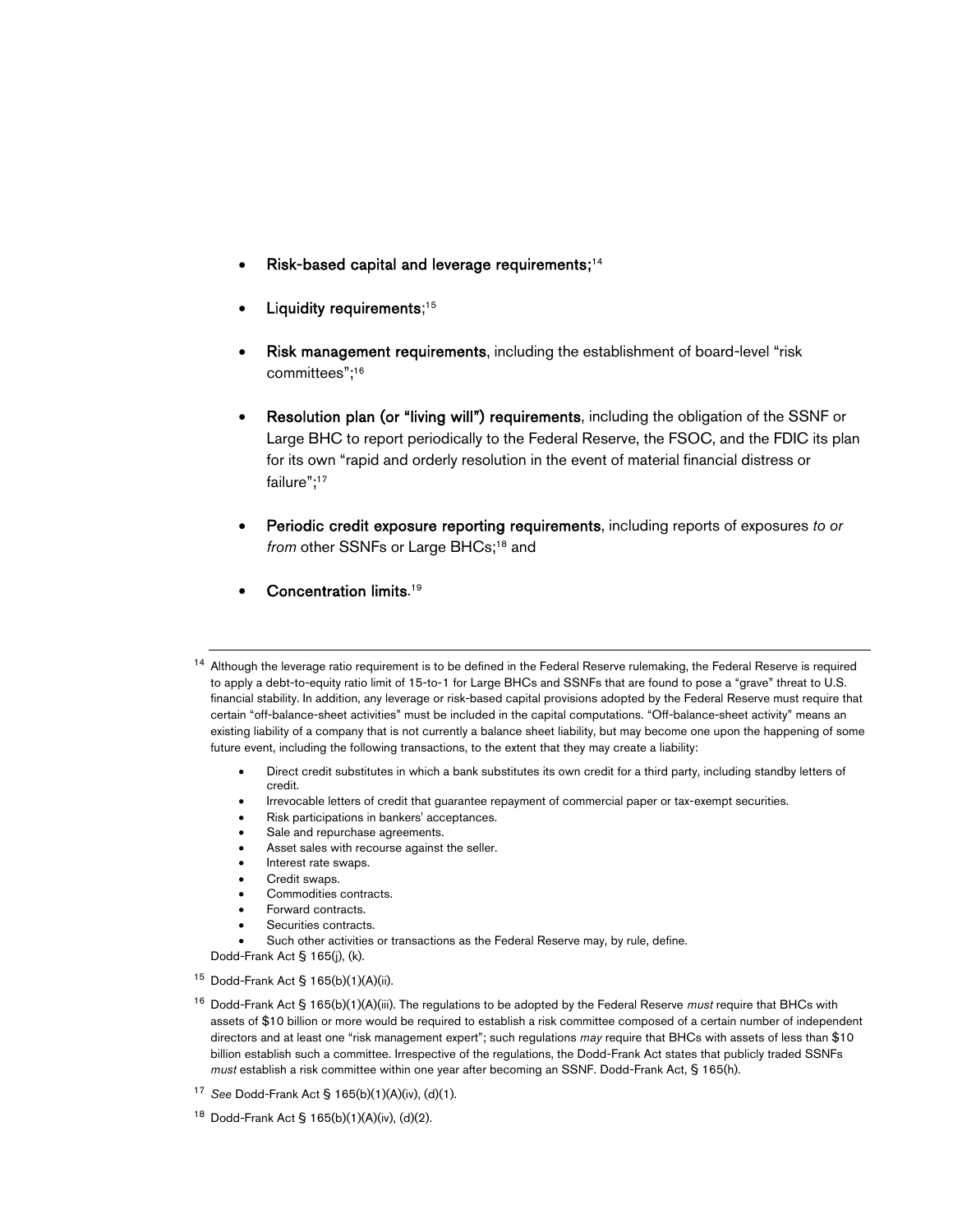*Potential Heightened Prudential Standards.* In addition, the Federal Reserve *may*, but is not *required* to, adopt prudential standards regulations applicable to SSNFs and Large BHCs relating to:

- Contingent capital requirements, including the requirement that SSNFS and Large BHCs hold a minimum amount of contingent capital that is convertible into equity in times of financial stress:<sup>20</sup>
- Short-term debt limits, to be calculated as a percentage of the SSNF's or Large BHC's capital and surplus;<sup>21</sup>
- Enhanced public disclosures;<sup>22</sup> and
- Other prudential standards recommended by the FSOC or deemed appropriate by the Federal Reserve.

*Early Remediation Regulations.* In addition, the Federal Reserve, after consultation with the FSOC and the FDIC, is required to adopt regulations regarding early remediation requirements, involving a series of specific remedial actions to be taken by a SSNF or Large BHC that is experiencing financial distress<sup>23</sup>

<sup>19</sup> Dodd-Frank Act § 165(b)(1)(A)(v). In addition, the Act provides for a hard credit exposure limit of 25% of capital stock and surplus of the SSNF to any "unaffiliated company." "Credit exposure" is defined as:

- all extensions of credit to the company, including loans, deposits, and lines of credit;
- all repurchase agreements and reverse repurchase agreements with the company, and all securities borrowing and lending transactions with the company, to the extent that such transactions create credit exposure for the SSNF or Large BHC;
- all guarantees, acceptances, or letters of credit (including endorsement or standby letters of credit) issued on behalf of the company;
- all purchases of or investment in securities issued by the company;
- counterparty credit exposure to the company in connection with a derivative transaction between the company and the SSNF or Large BHC; and
- any other similar transactions that the Federal Reserve, by regulation, determines to be a credit exposure.

Section 165(e) also contains an "attribution rule" similar to that found in Section 23A of the Federal Reserve Act (12 U.S.C. § 371c), such that transactions with one party in which the proceeds of the transaction are ultimately transferred to, or that benefit, a second party are treated as a transaction directly with the second party for purposes of the credit concentration limits. The credit concentration limits (including the 25% cap) are not effective until three years after enactment.

- <sup>20</sup> *See* Dodd-Frank Act § 165(b)(1)(B)(i), (c). However, the Federal Reserve may adopt contingent capital requirements only following the FSOC's completion of its study regarding contingent capital.
- <sup>21</sup> *See* Dodd-Frank Act § 165(b)(1)(B)(ii), (g).
- <sup>22</sup> *See* Dodd-Frank Act § 165(b)(1)(B)(iii), (f).
- <sup>23</sup> *See* Dodd-Frank Act § 166 (mandatory and subject to Federal Reserve rulemaking). Early remediation regulations issued by the Federal Reserve are likely to generally resemble the FDIC's "prompt corrective action" requirements. The Federal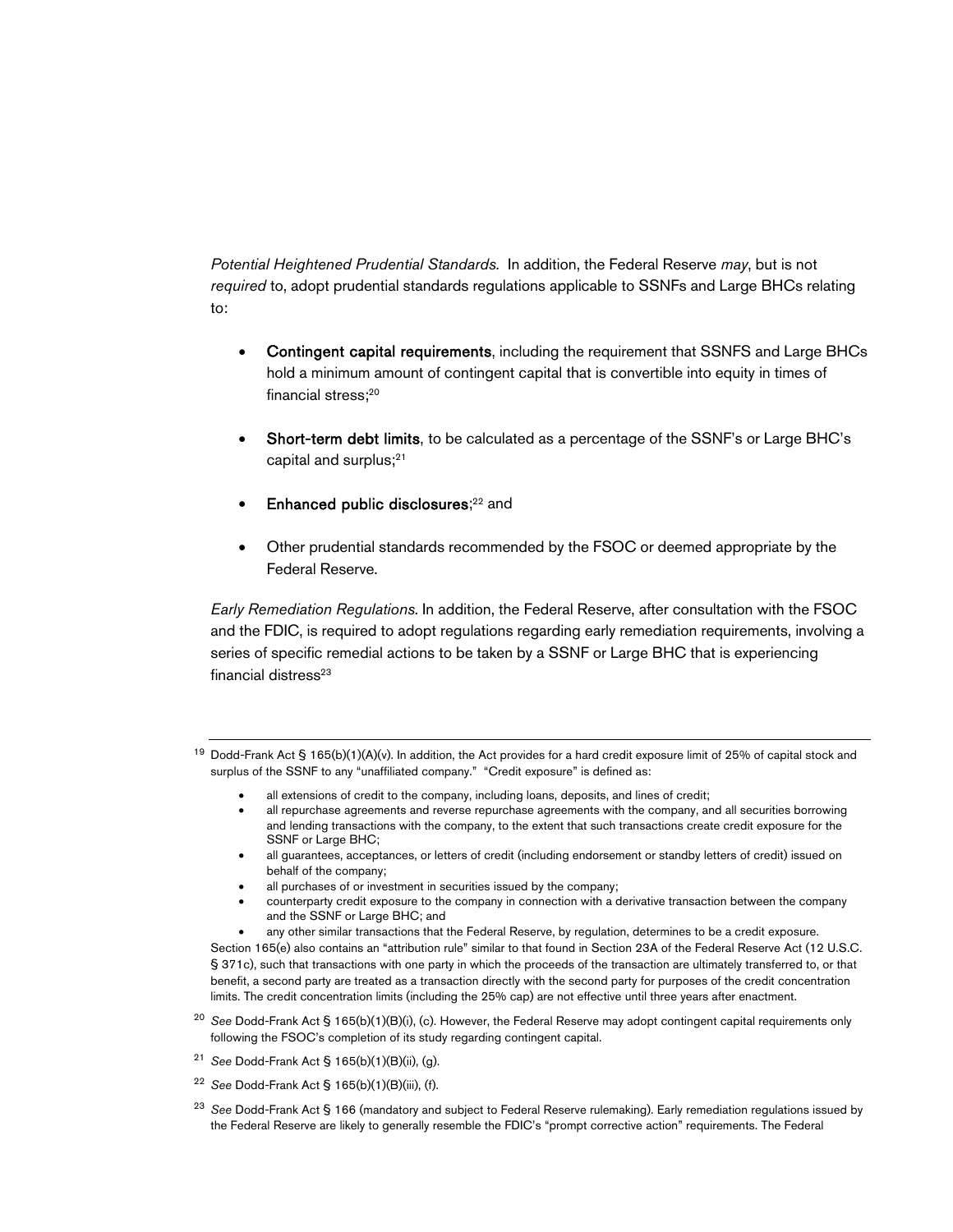*Reporting.* SSNFs and Large BHCs must submit certain reports to the Federal Reserve and FSOC, which in some cases may be duplicates of reports already provided to foreign authorities or other U.S. federal or state regulatory authorities.<sup>24</sup> The reports are intended to keep the Federal Reserve and FSOC informed as to the reporting entity's financial condition, risk control systems, transactions with depository institution subsidiaries, and "activities and operations [that] could, under adverse circumstances, have the potential to disrupt financial markets or affect the overall financial stability of the United States."

*Examination and Enforcement.* The Act subjects an SSNF and its subsidiaries to Federal Reserve examination authority with respect to (1) the nature of the operations and financial condition of the SSNF and its subsidiaries; (2) the financial, operational, and other risks of the SSNF and its subsidiaries that may pose a threat to the safety and soundness of the SSNF and its subsidiaries or to the financial stability of the United States; (3) the systems for monitoring and controlling such risks; and (4) compliance by the SSNF and its subsidiaries with the requirements of the Act.<sup>25</sup> The Federal Reserve is also granted authority to issue cease-and-desist orders against an SSNF for engaging in unsafe and unsound practices.<sup>26</sup> In addition, if the Federal Reserve determines that the primary financial regulatory agency having supervisory authority over a functionally regulated subsidiary of an SSNF has not done enough to force the subsidiary to cease the unsafe and unsound practice, the Federal Reserve may initiate enforcement action against the subsidiary *as if the subsidiary were a BHC* subject to Federal Reserve supervision.<sup>27</sup> Finally, the Federal Reserve is required to conduct annual "stress tests" of SSNFs and Large BHCs that evaluate whether such entities have capital that is adequate on a total consolidated basis to absorb losses resulting from adverse economic conditions.<sup>28</sup>

Deposit Insurance Corporation Improvement Act of 1991 ("FDICIA") mandated that banking regulators take "prompt corrective action" ("PCA") when an institution's capitalization rating falls below the top two capitalization categories. *See* 12 U.S.C. § 1831o. PCA may include an increase in the monitoring of the institution, requiring the institution to raise more capital, requiring the institution to merge with a more highly capitalized institution, or closure of the institution. Similarly, the Federal Reserve's early remediation regulations must establish requirements for (i) limits on capital distributions, acquisitions, and asset growth; (ii) capital restoration plan and capital-raising requirements; (iii) limits on transactions with affiliates; (iv) management changes; and (v) asset sales. Dodd-Frank Act § 166(c).

- <sup>24</sup> *See* Dodd-Frank Act §§ 116(b); 161(c).
- <sup>25</sup> *See* Dodd-Frank Act §161(b) (subjecting SSNFs to Federal Reserve examination).
- <sup>26</sup> *See* Dodd-Frank Act §162. The SSNF would be treated as if it were a BHC for purposes of FDIA cease-and-desist authority.
- <sup>27</sup> *See* Dodd-Frank Act § 162(b)(2).
- <sup>28</sup> *See* Dodd-Frank Act § 165(i). Note that the Act appears to confer very broad discretionary authority on the Federal Reserve to require stress testing of any "nonbank financial company," which as the term is defined in the act would include any U.S. or non-U.S. company that is engaged "predominantly" in activities that are "financial in nature" under BHC Act § 4(k).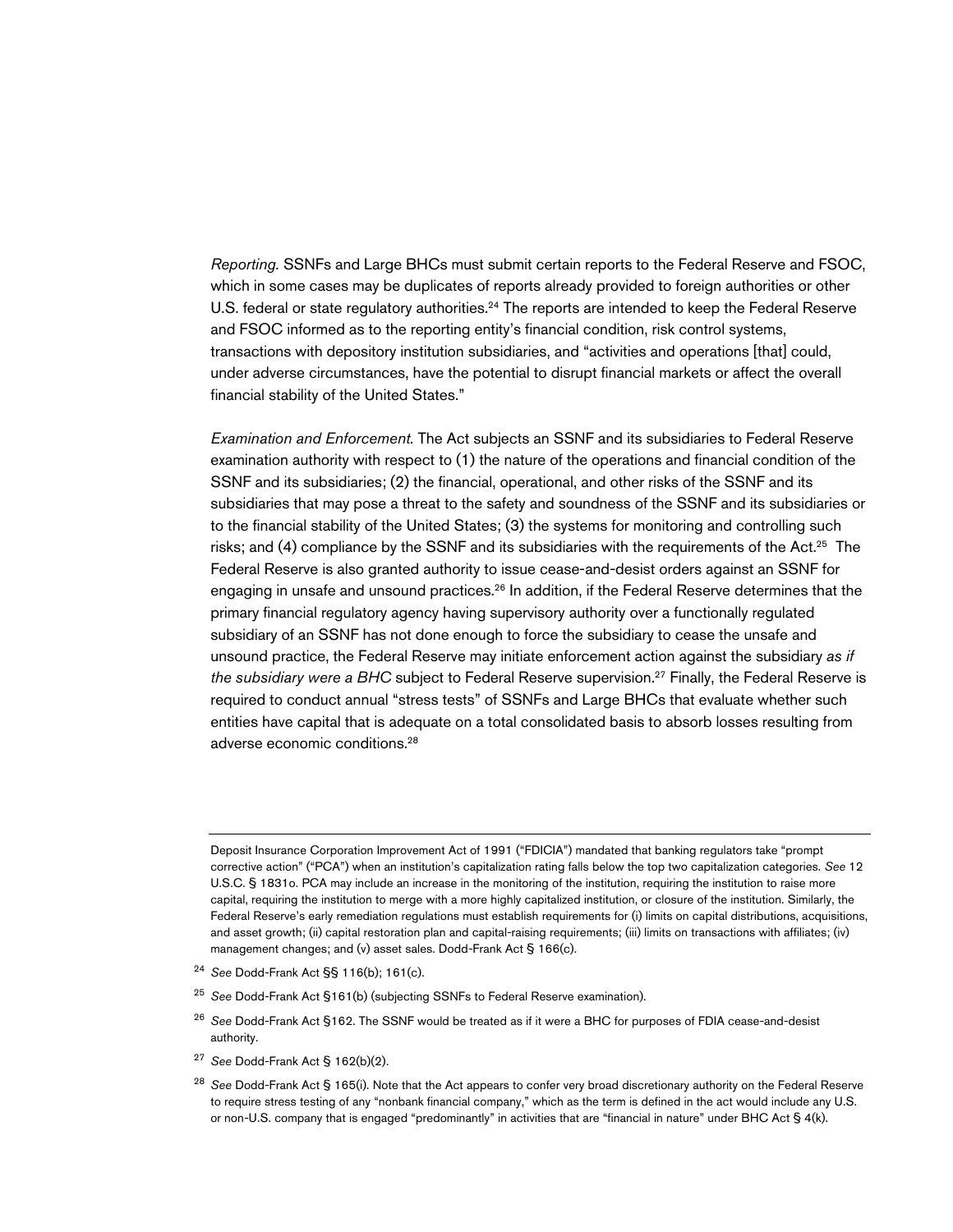*Financial Silos for SSNFs.* Bank regulation is largely premised on the concept of "the separation of banking and commerce" – banks are confined to a fairly narrow range of activities, and companies that control banks (*i.e*., in most cases, Federal Reserve –regulated BHCs) and the other nonbank affiliates of banks are also confined to a limited range of activities permitted under the BHC Act.<sup>29</sup> SSNFs (which, by their nature, are not BHCs and therefore typically engage in a broader range of activities permitted to corporations generally) could not comply with the BHC Act's activity restrictions without significant divestitures or changes in their activities*.* 

The Act does not require an SSNF (or its parent) to conform its activities to Section 4 of the BHC Act or otherwise shed any activities not permissible for a BHC.<sup>30</sup> The Act does, however, authorize the Federal Reserve to require the "siloing" of any of the SSNF's BHC-eligible activities from the remainder of its activities*.* The Federal Reserve is authorized to issue regulations that would require any SSNF to create an intermediate holding company to "silo" all or a part of the activities of the SSNF that are deemed to be "financial in nature" under BHC Act Section 4(k) – potentially compelling a significant restructuring of the SSNF*.* The Act further states that such "siloing" is mandatory where the Federal Reserve determines that, essentially, it would be difficult to properly supervise the "financial in nature" activities of the SSNF if such an intermediate holding company was not created.<sup>31</sup> The Act carves-out from the siloing requirement any "internal financial activities" that are engaged in on behalf of the SSNF or an affiliate (such as the SSNF's internal treasury or accounts payable functions)*.* Further, the Act extends the Federal Reserve's "source of strength" doctrine to the SSNF's parent company, which would require the SSNF's parent company to provide financial support to the intermediate holding company*.* 32

Any forced siloing may have significant burdens associated with it, even beyond the need to undergo a corporate reorganization, and the variety of legal, accounting and tax issues that the reorganization itself may raise. For example, personnel, systems, facilities, licenses, documents,

<sup>29</sup> *See Some Concerns with the Regulation of Large Nonbank Holding Companies* (Cadwalader, June 3, 2010), *available at* http://www.cadwalader.com/assets/client\_friend/060310RegLargeNonBankHoldingCos.pdf.

<sup>30</sup> *See* Dodd-Frank Act § 167(a).

<sup>31</sup> *See* Dodd-Frank Act § 167(b)(1)(B).

 $32$  The Act states, "A company that directly or indirectly controls an intermediate holding company established under this section shall serve as a source of strength to its subsidiary intermediate holding company." Dodd-Frank Act § 167(b)(3). "Source of strength" is not defined in Section 167. Prior to the enactment of the Dodd-Frank Act, a "source of strength" doctrine was reflected solely in Federal Reserve Board regulations and not in the banking statutes; the regulations provide that "A bank holding company shall serve as a source of financial and managerial strength to its subsidiary banks ...." 12 C.F.R. § 225.4(a)(1). A separate provision of the Dodd-Frank Act codifies source of strength doctrine with respect to traditional bank holding companies, savings and loan holding companies, and holding companies for nonbank banks, but explicitly limits the obligation to serving as a "source of *financial* strength" to its depository institution subsidiaries. Dodd-Frank Act § 616(d).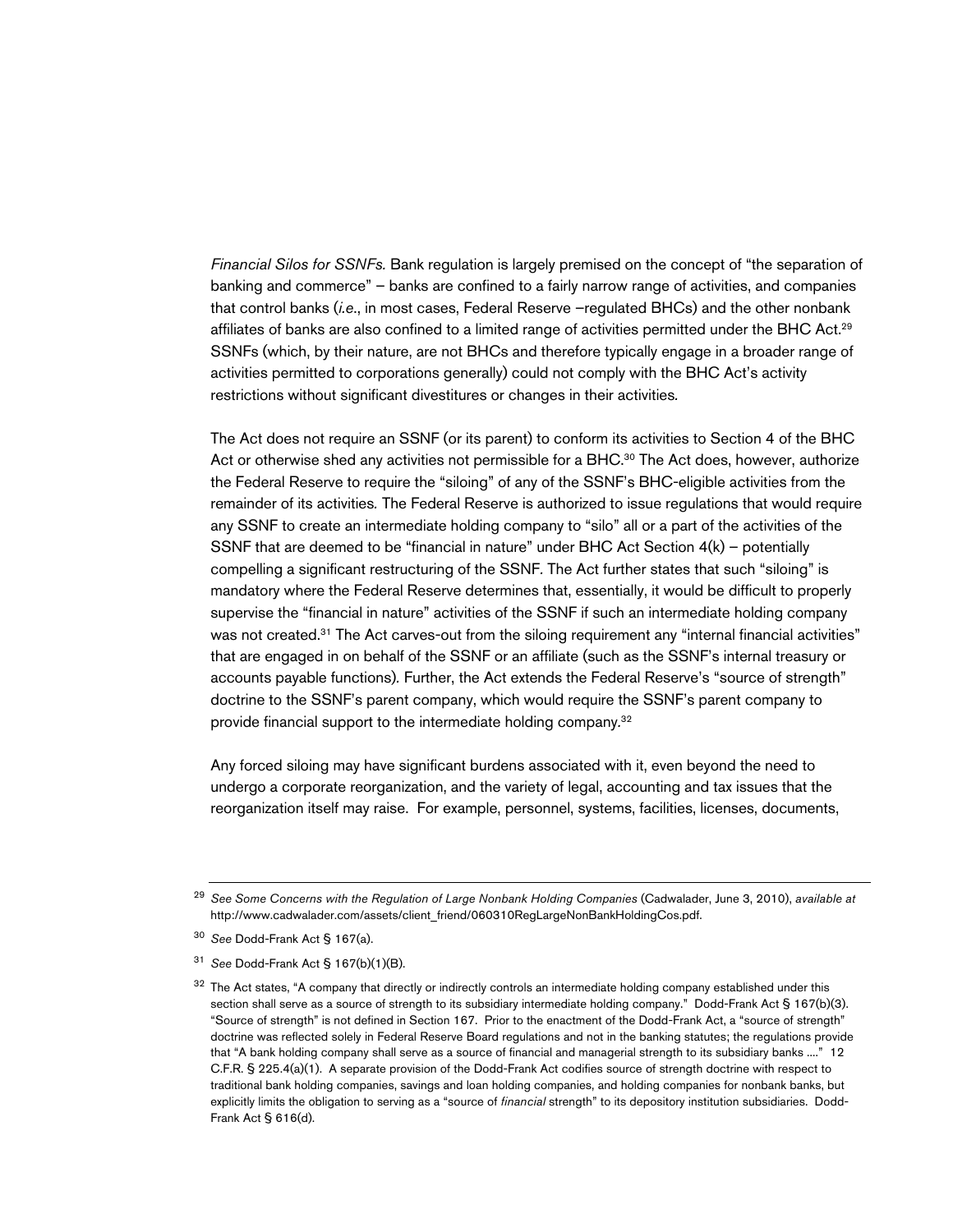intercompany and third party agreements, expenses, etc. may need to be realigned to be consistent with the newly siloed financial activities.

*Limitation on Certain Acquisitions.* Section 163 of The Act subjects SSNFs to the prior approval requirements of the BHC Act with respect to certain transactions by the SSNF, including acquisition of shares or assets of a bank or BHC.<sup>33</sup> Thus, the Act effectively lowers the maximum ownership interest a SSNF can hold in a bank or thrift, from 24.9% (without filing a Section 3 application under the BHC Act) or 9.9% (without filing a Change-in-Bank Control Act application) to 4.9%. A further limitation that the Act imposes on SSNFs and Large BHCs is a requirement that SSNFs and Large BHCs give prior notice to the Federal Reserve if the company to be acquired has assets in excess of \$10 billion. In short, this gives the Federal Reserve the authority to oversee the acquisition by a nonbank SSNF of another large nonbank financial company, a regulatory hurdle that would have to be accounted for in the accomplishment of virtually any strategic acquisition by an SSNF.

*Cessation of Activities.* The Act grants the Federal Reserve broad authority to require Large BHCs and SSNFs to terminate certain activities and divest certain assets if the Federal Reserve determines that the Large BHC or SSNF poses a "grave threat" to U.S. financial stability.<sup>34</sup> Specifically, the Federal Reserve may: (1) limit the ability of the firm to merge with, acquire, consolidate with, or otherwise become affiliated with another company; (2) restrict the ability of the firm to offer a financial product or products; (3) require the company to terminate one or more activities; (4) impose conditions on the manner in which the company conducts 1 or more activities; or (5) require the company to sell or otherwise transfer assets or off-balance-sheet items to unaffiliated entities. The exercise of such powers with respect to nonbank financial companies does not have a precedent and there is no way to know how the procedure by which they may be exercised, how frequently, or the criteria to be used in deciding to exercise the authority.

*No De-banking.* Section 117 of the Act (often referred to as the "*Hotel California*" provision) applies to entities that were, as of January 1, 2010, BHCs with consolidated assets of \$50 billion or more and received assistance under the Capital Purchase Program. Section 117 provides that these entities (or their successors) will automatically be regulated by the Federal Reserve as SSNFs if they ever cease to be a BHC. As a result, such entities (or their successors) will remain subject to the SSNF provisions of the Act, including Federal Reserve supervision and examination and the capital requirements and quantitative limits of the Volcker Rule, regardless of their size at any time or whether they continue as to be BHCs.

<sup>33</sup> *See* Dodd-Frank Act § 163(a).

<sup>34</sup> *See* Dodd-Frank Act § 121.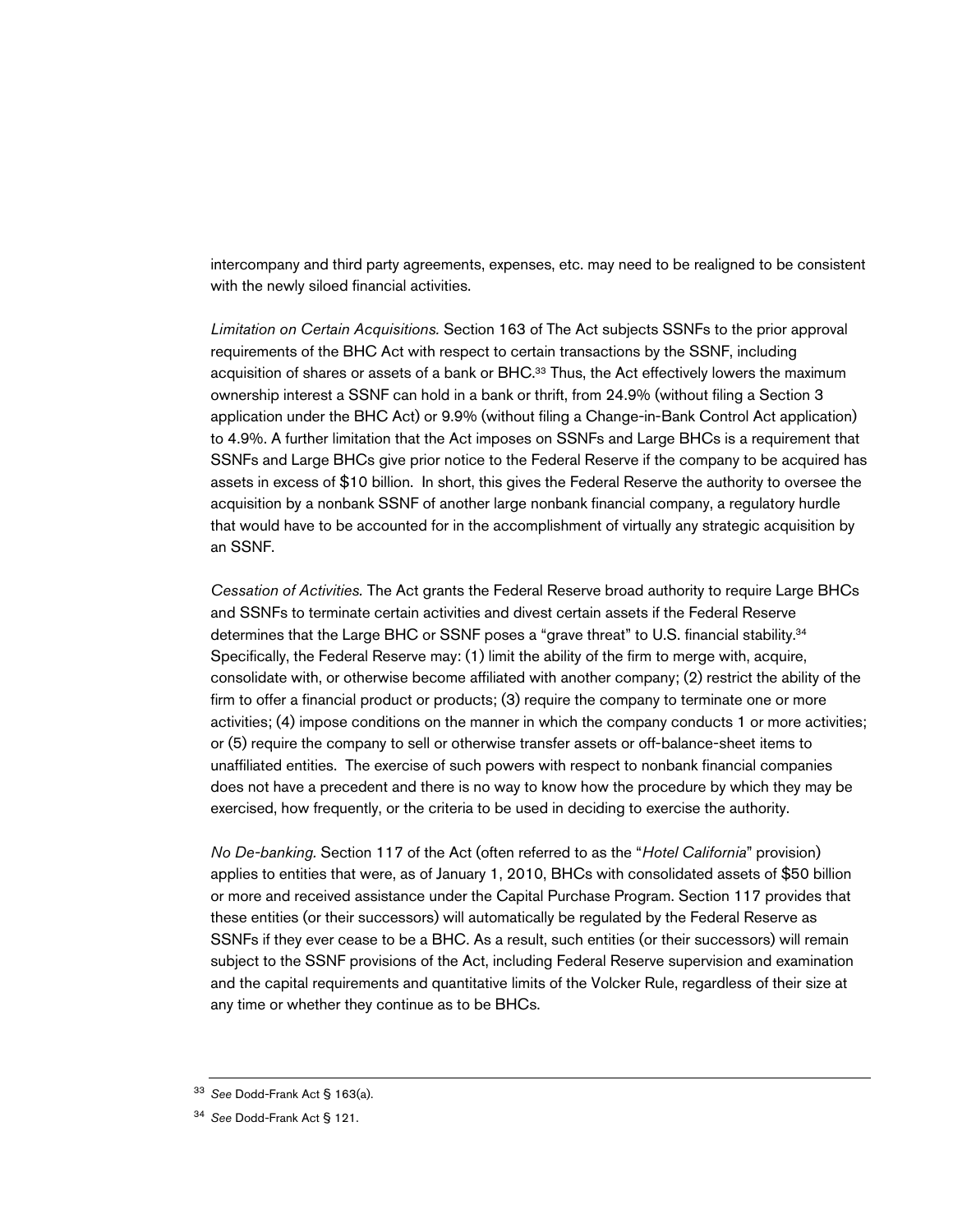#### III. Increased Capital Obligations on all Depository Institutions and BHCs

*The Collins Amendment.* Section 171 of the Act (known as the "Collins Amendment") eliminates the ability of BHCs to utilize hybrid securities as an element of Tier 1 capital.<sup>35</sup> The provision achieves this result by requiring the federal banking agencies to utilize presently existing capital requirements applicable to FDIC-insured banks as a benchmark in establishing the minimum requirements applicable to BHCs and SSNFs.<sup>36</sup> The effect of eliminating hybrid securities as an element of Tier 1 capital is that trust preferred and cumulative preferred securities will no longer count as Tier 1 capital for BHCs.<sup>37</sup>

The limitation on Tier 1 capital will not apply to existing hybrid capital instruments issued by BHCs with assets of less than \$15 billion. Hybrid capital instruments issued by such entities prior to May 19<sup>th</sup>, 2010 will continue to count as Tier 1 capital. In addition, BHCs subject to the Federal Reserve's Small Bank Holding Company Policy Statement (generally, BHCs with assets of less than \$500 million)<sup>38</sup> will be exempt from the Collins Amendment's limitation on Tier 1 capital. Existing hybrid capital instruments will be gradually excluded (there is a 3 year phase-in period) from the Tier 1 capital calculations of BHCs and SSNFs beginning on January 1, 2013.

The Collins Amendment does not apply to SSNFs.

*No Procyclical Capital Requirements.* In addition, Section 616 requires the agencies adopt, by regulation, capital requirements that are countercyclical in nature (*i.e.,* which require increases in capital in times of economic expansion and decreases in time of economic contraction) with respect to BHCs, SLHCs, and foreign branches operating within the U.S.

*Source of Strength Doctrine Codified.* Section 616 codifies the "source of strength doctrine," the Federal Reserve's policy that a BHC be equipped to act as a source of financial support for its subsidiary banks.<sup>39</sup> Section 616 extends the source of strength doctrine to apply to nonbank BHCs and thrift holding companies. Section 616 also requires holding companies to provide periodic

<sup>&</sup>lt;sup>35</sup> Note that the Basel III negotiations have included a proposal to eliminate hybrid capital instruments as an element of Tier 1 capital. *See* Speech by Hervé Hannoun at the 45<sup>th</sup> SEACEN Governor's Conference, Towards a Global Financial Stability *Framework* (Feb. 26, 2010), *available at* http://www.bis.org/speeches/sp100303.pdf. This memorandum was published before the Act was adopted and some of the specific concerns raised in the memorandum were addressed in the final version of the Act. Nonetheless, the general policy concern raised by the memorandum; *i.e.,* the absence of a clear policy justification for regulating entities that were neither banks nor controlled banks under a scheme of regulations designed for banks remains an issue.

<sup>&</sup>lt;sup>36</sup> The leverage and risk-based capital requirements applicable to insured state chartered banks is found at 12 C.F.R. Part 325.

<sup>37</sup> *Compare* 12 C.F.R. Part 225, App. A, Section II(A)(1)(a) *with* 12 C.F.R. Part 325, App. A, Section I(A)(1).

<sup>38</sup> 12 C.F.R. Part 225, App. C.

<sup>39</sup> *See* 12 C.F.R. § 225.4(a).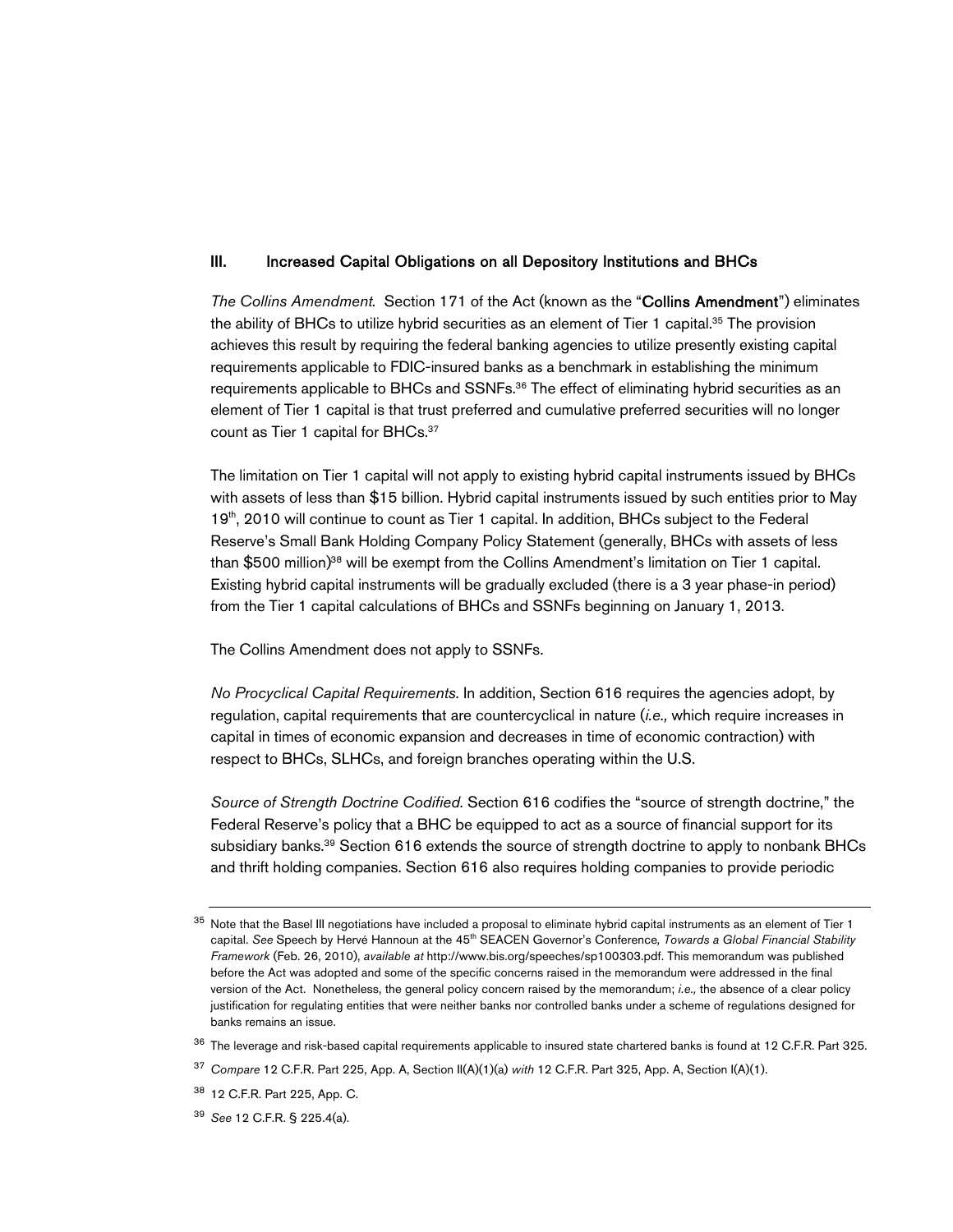reports to the appropriate federal banking agencies assessing its ability to act as a source of strength, and requires joint agency rules implementing the source of strength requirements.

#### IV. Regulatory Realignment

The Act significantly alters the financial regulatory agency jurisdictional landscape, with one agency (the Office of Thrift Supervision ("OTS")) eliminated, another agency (the BCFP) established, and existing responsibilities shifted – and in many cases overlapping – between the remaining three federal banking agencies (the OCC, the FDIC and the Federal Reserve).<sup>40</sup>

*OTS Eliminated.* Sections 311 through 313 of The Act eliminate the OTS. The supervisory and rulemaking authority of the OTS over savings and loan holding companies ("SLHCs") is transferred to the Federal Reserve. The supervisory and rulemaking authority of the OTS over federal thrifts is transferred to a newly created deputy comptroller position within the OCC, while the supervisory (but not rulemaking) authority of the OTS over state thrifts is transferred to the FDIC.<sup>41</sup>

These responsibilities will be transferred one year after the enactment of the Act, but may be delayed an additional six months by the Secretary of the Treasury, after consultation with the Director of the OTS, the Comptroller of the Currency, the Chairman of the Board of Governors, and the Chairperson of the FDIC. The OTS will be eliminated 90 days after the transfer date. The seat of the Director of the OTS on the FDIC board of directors will be re-assigned to the new Director of the BCFP.<sup>42</sup>

*Thrift Charter Preserved*. While the thrift charter is not eliminated (as was contemplated by the original Senate bill), the elimination of the OTS as an agency dedicated to thrifts diminishes the value and separate identity of the thrift charter, especially following the elimination of the standalone Savings Association Insurance Fund in 2006 and the curtailment of thrift holding company activities in 1999 with the elimination of the "unitary thrift holding company" exemption.<sup>43</sup>

 $40$  The Dodd-Frank Act also provides a mechanism for addressing disputes among FSOC member agencies regarding their respective jurisdiction over certain entities, activities, or products. In the event of a dispute, a member agency may apply to the Financial Services Oversight Council and request a nonbinding recommendation as to which agency may properly exercise jurisdiction over the entity, activity, or product. *See* Dodd-Frank Act § 116. The membership of the FSOC generally includes all the federal financial regulatory authorities, including the Secretary of the Treasury.

<sup>&</sup>lt;sup>41</sup> Rulemaking authority (but not supervisory authority) over state thrifts would be transferred to the OCC.

<sup>42</sup> The Dodd-Frank Act, § 336.

<sup>&</sup>lt;sup>43</sup> Prior to the enactment of GLBA in 1999, unitary thrift holding companies - holding companies that controlled only one thrift – were exempt from the activity restrictions of the Home Owners' Loan Act and therefore were permitted to engage in, or be affiliated with, commercial entities. GLBA grandfathered existing unitary thrift holding companies but required any newly created unitary thrift holding company to comply with the activity restrictions of HOLA. *See* 12 U.S.C. § 1467a(c)(9)(A).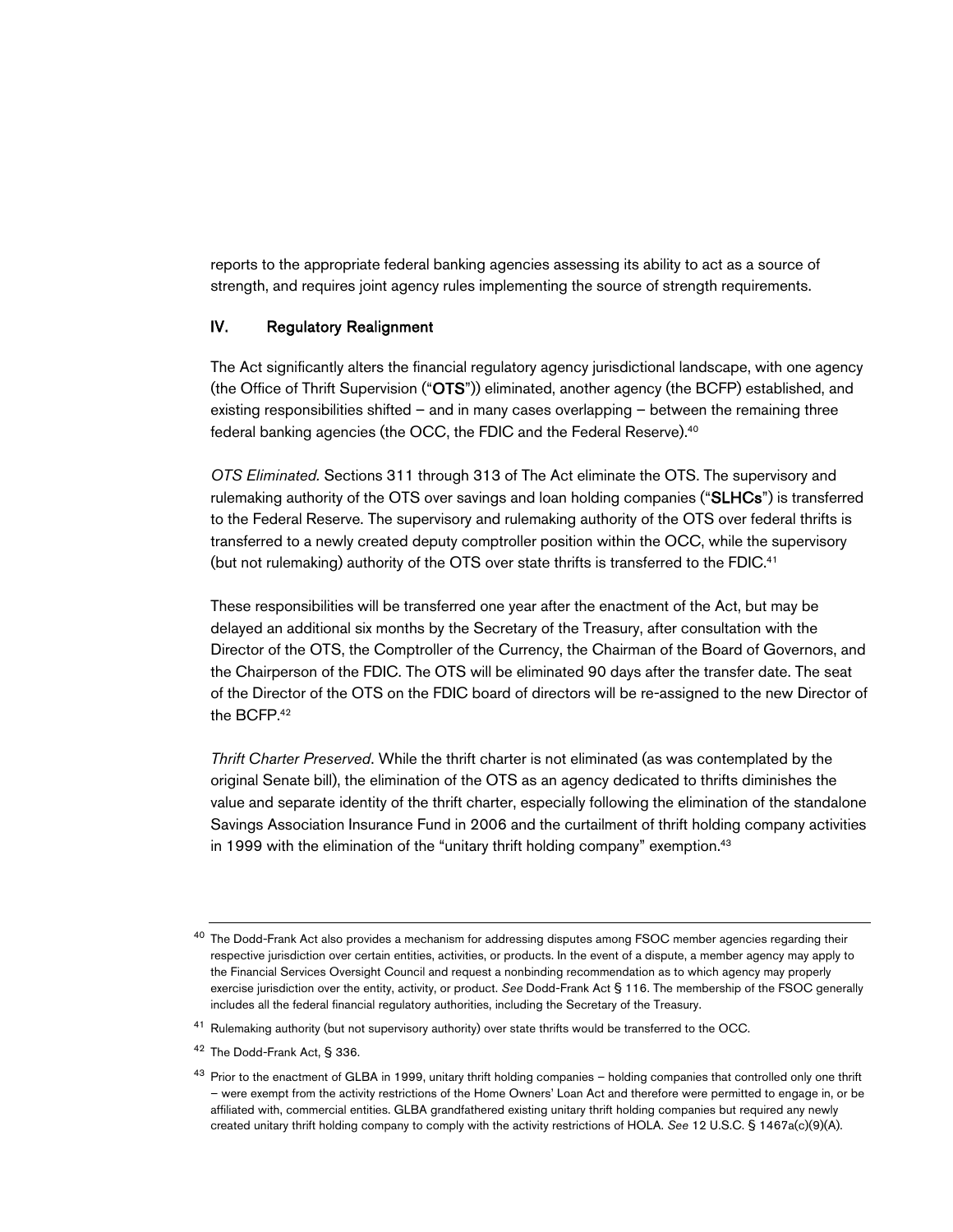*Federal Reserve Supervision of Functionally Regulated Subsidiaries*. Section 604 of the Act moderately expands the Federal Reserve's authority over "functionally regulated subsidiaries" – in essence, certain federally or state regulated securities companies or state regulated insurance companies – that are owned by a BHC or financial holding company (" $F$ HC").<sup>44</sup> Existing law requires the Federal Reserve to limit its examination of functionally regulated subsidiaries to certain extraordinary situations, for example, if the Federal Reserve believes the subsidiary poses material risk to the holding company.<sup>45</sup> Section 604 removes some of these restrictions and grants the Federal Reserve examination and supervisory authority over a functionally regulatory subsidiary of a BHC to ensure compliance with the BHC Act, but requires the Federal Reserve to rely on examination reports prepared by the functional regulator and to notify the functional regulator before conducting an examination of the functionally regulated subsidiary. In addition, Section 604 repeals a provision that barred the Federal Reserve from exercising enforcement or rulemaking authority over functionally regulated subsidiaries except in extraordinary situations.<sup>46</sup>

*OCC and FDIC Given Back-Up Examination Authority over Non-Bank Affiliates.* Section 605 of the Act confers on the OCC and the FDIC the responsibility to conduct back-up examinations of holding company subsidiaries engaged in bank-eligible activities. Under existing law, the Federal Reserve has exclusive examination authority over the nonbank subsidiaries of a BHC or FHC (other than functionally regulated subsidiaries), and the Federal Reserve was free to examine (or not) these subsidiaries as it saw fit. Section 605 now requires the Federal Reserve to conduct examinations of a BHC's nonbank subsidiaries engaged in bank-eligible activities "in the same manner, subject to the same standards, and with the same frequency as would be required if such activities were conducted in the [BHC's] lead insured depository institution." Section 605 further provides that, if the Federal Reserve fails to conduct the required examination of the nonbank subsidiary, the regulator of the lead insured depository institution (*i.e.,* the OCC in the case of national banks or federal thrifts, or the FDIC in the case of state non-Member banks or state thrifts)

<sup>46</sup> *See* 12 U.S.C. 1848a.

Thus, after the enactment of GLBA, commercial entities were effectively prohibited from acquiring or establishing a thrift unless the commercial entity conformed its activities to the restrictions imposed by HOLA.

A third competitive advantage of the federal thrift charter – the ability to branch nationwide – is also diluted by a separate provision of the Dodd-Frank Act, Section 613, which confers on banks the ability to branch *de novo* into any state, provided that the law of that state permits a bank chartered by that state to establish a branch at that same location. Under existing law, a bank can *de novo* branch into a new state only if that state expressly has opted into *de novo* interstate branching, and thus banks had been at a competitive disadvantage to federal thrifts which were permitted to branch across state lines regardless of whether the state had authorized *de novo* interstate branching. *See* 12 U.S.C. § 36(g)(1)(A); 12 U.S.C. § 1828(d)(4)(A).

<sup>&</sup>lt;sup>44</sup> A "functionally regulated subsidiary" included a registered broker-dealer, a registered investment adviser, a registered investment company, a commodities company regulated by the CFTC, or a state regulated insurance company. 12 U.S.C. § 1844(c)(5).

<sup>45</sup> *See* 12 U.S.C. § 1844(c).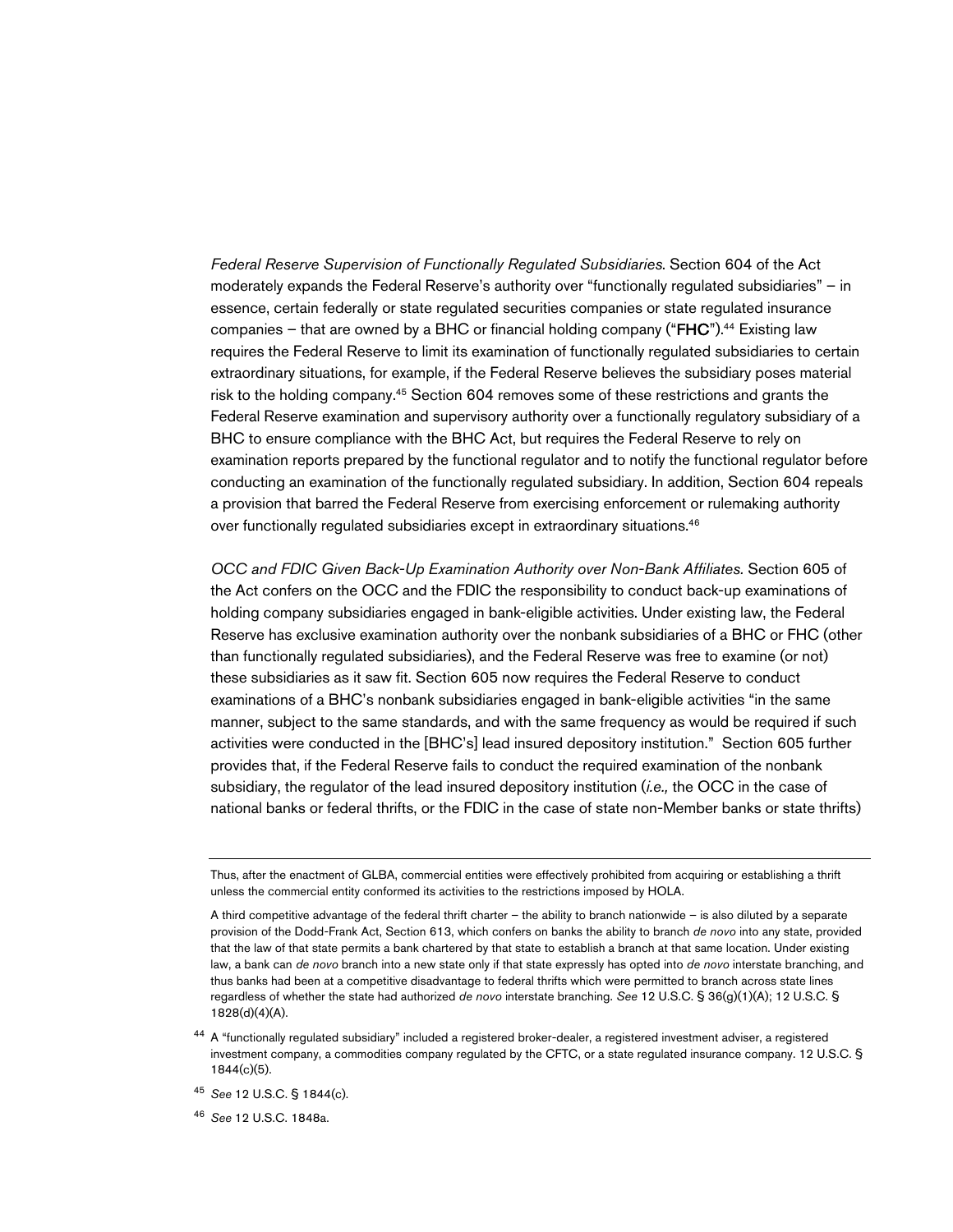may recommend in writing that the Federal Reserve do so.<sup>47</sup> If the Federal Reserve fails provide a written explanation or begin the examination within 60 days after receiving such a written recommendation, the OCC or the FDIC may conduct its own examination to ensure compliance with law, to determine whether the subsidiary presents safety and soundness risks to any insured depository institution subsidiary, and to determine whether the subsidiary is subject to appropriate risk management systems. Further, the OCC and the FDIC may recommend to the Federal Reserve that it take enforcement action, and if the Federal Reserve does not do so within 60 days, the OCC or the FDIC have the authority to take independent enforcement action against the subsidiary.

Given that the scope of *bank*-eligible activities has greatly expanded in recent years to be nearly as broad as the scope of *holding company*-eligible activities, most holding company subsidiaries – other than those engaged in bank-ineligible securities and insurance activities – would be subject to potential separate back-up examination (and potential enforcement) under Section 605.

*Shared Responsibility for Anti-Tying Regulations*. Section 355 of the Act requires the Federal Reserve to consult with the FDIC and the OCC before promulgating regulations under the antitying statute.<sup>48</sup> Existing law requires no such consultation.

*Agency Assessments*. Section 318 of the Act confers on the Federal Reserve, the FDIC, and the OCC the specific authority to impose regulatory assessments. Note, however, that the Federal Reserve's assessment authority under the provision is limited to Large BHCs and SSNFs.

*Investment Bank Holding Company vs. Securities Holding Company. Section 617 would eliminate* the ability of a foreign entity to become "investment bank holding company" subject to supervision by the SEC. In its stead, Section 618 would create an elective "securities holding company" that would be supervised by the Federal Reserve. The purpose of these provisions is to create a framework for foreign securities companies operating in the U.S. to satisfy non-U.S. legal obligations that the foreign securities companies be subject to comprehensive consolidated supervision within the U.S.

To qualify as a "securities holding company," the entity must control one or more broker-dealers registered with the SEC, and must not otherwise be subject to supervision by the Federal Reserve or another federal banking agency. Section 618 directs the Federal Reserve to establish record

 $47$  The Dodd-Frank Act does not confer back-up examination authority if the lead insured depository institution is a state Member bank – which is otherwise supervised by the Federal Reserve. Thus, if the Federal Reserve fails to examine the nonbank subsidiaries of a BHC in which the lead institution is a state Member bank, no other agency can assert back-up examination or enforcement authority over those nonbank subsidiaries.

<sup>48</sup> 12 U.S.C. § 1972.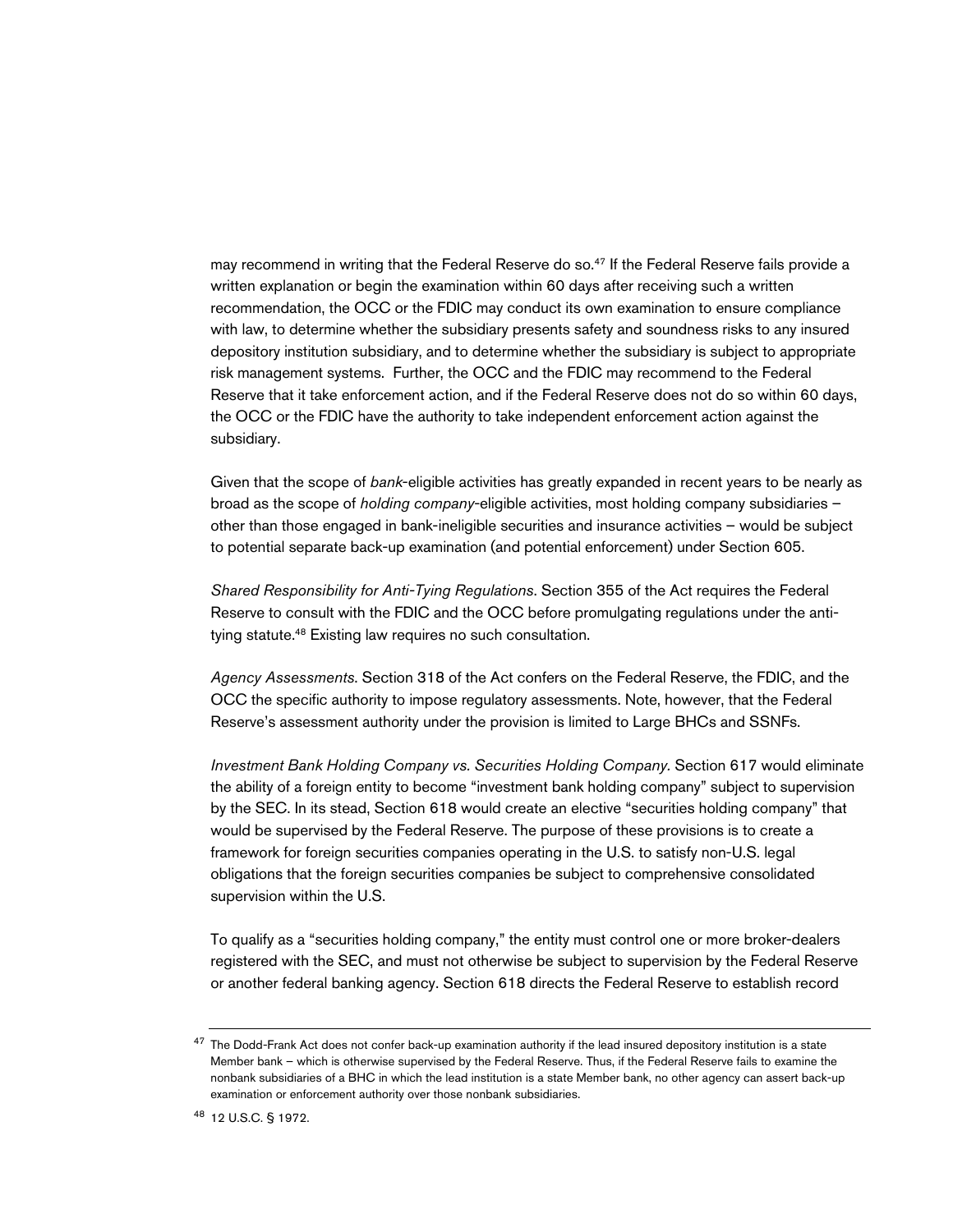keeping, reporting, examination, capital, and risk management requirements applicable to securities holding companies. Section 618 further subjects a securities holding company to the provisions of the BHC Act as if it were a BHC, with the exclusion of the activity and ownership restrictions of Section 4 of the BHC Act.<sup>49</sup> This provision does not apply to the regulation of any existing brokerdealers; *i.e.,* all of the existing broker-dealers that are subject to consolidated supervision are part of BHCs that are already regulated by the Federal Reserve and not by the SEC.

## V. Changes to the Federal Deposit Insurance System

*Liability-Based Assessments.* Section 331 of the Act requires that the FDIC amend its regulations regarding deposit assessments so that an insured institution's assessments are based not on its deposits but instead on the difference between the insured institution's (i) average consolidated total assets and (ii) average tangible equity (in general, the institution's consolidated liabilities). This change has the effect of shifting the cost of maintaining the Deposit Insurance Fund away from traditional banks that are funded largely by deposits, to larger banks that rely more heavily on nondeposit sources of funds. Coupled with Section 627's repeal of Regulation Q (effectively allowing interest to be paid on transaction accounts held by businesses, as further described below), this will likely diminish the attractiveness of non-insured interest-bearing accounts located offshore.

*Risk Categorization based on Size.* Section 331 also repeals a provision of the Federal Deposit Insurance Act that bars the FDIC from excluding an insured institution from the lowest-risk category based solely on its size.<sup>50</sup> Thus, in theory the FDIC could now charge the highest assessment rate on an insured institution merely because it is big.

*Deposit Insurance Fund Replenishment.* Sections 332 and 334 address the Deposit Insurance Fund's reserve ratio. Section 334 of the Act raises the minimum designated reserve ratio of the Deposit Insurance Fund from 1.15% to 1.35%,<sup>51</sup> eliminates the maximize reserve ratio of 1.50%, and requires the FDIC to achieve the 1.35% minimum designated reserve ratio by 2020. In achieving the new minimum, the FDIC is required to offset the effect of any higher assessments on insured depository institutions with assets of less than \$10 billion – thus effectively shifting the costs of recapitalizing the Fund to depository institutions with assets of \$10 billion or more. Section 332 of the Act eliminates the obligation of the FDIC to pay a dividend equal to half of the amount by which the Deposit Insurance Fund exceeds the designated reserve ratio of 1.35%; in lieu thereof, the FDIC has the authority, in its sole discretion, to suspend or eliminate such a dividend.

<sup>49</sup> 12 U.S.C. § 1843.

<sup>50</sup> *See* 12 U.S.C. § 1817(b)(2)(D).

<sup>51</sup> *See* 12 U.S.C. § 1817(b)(3)(B).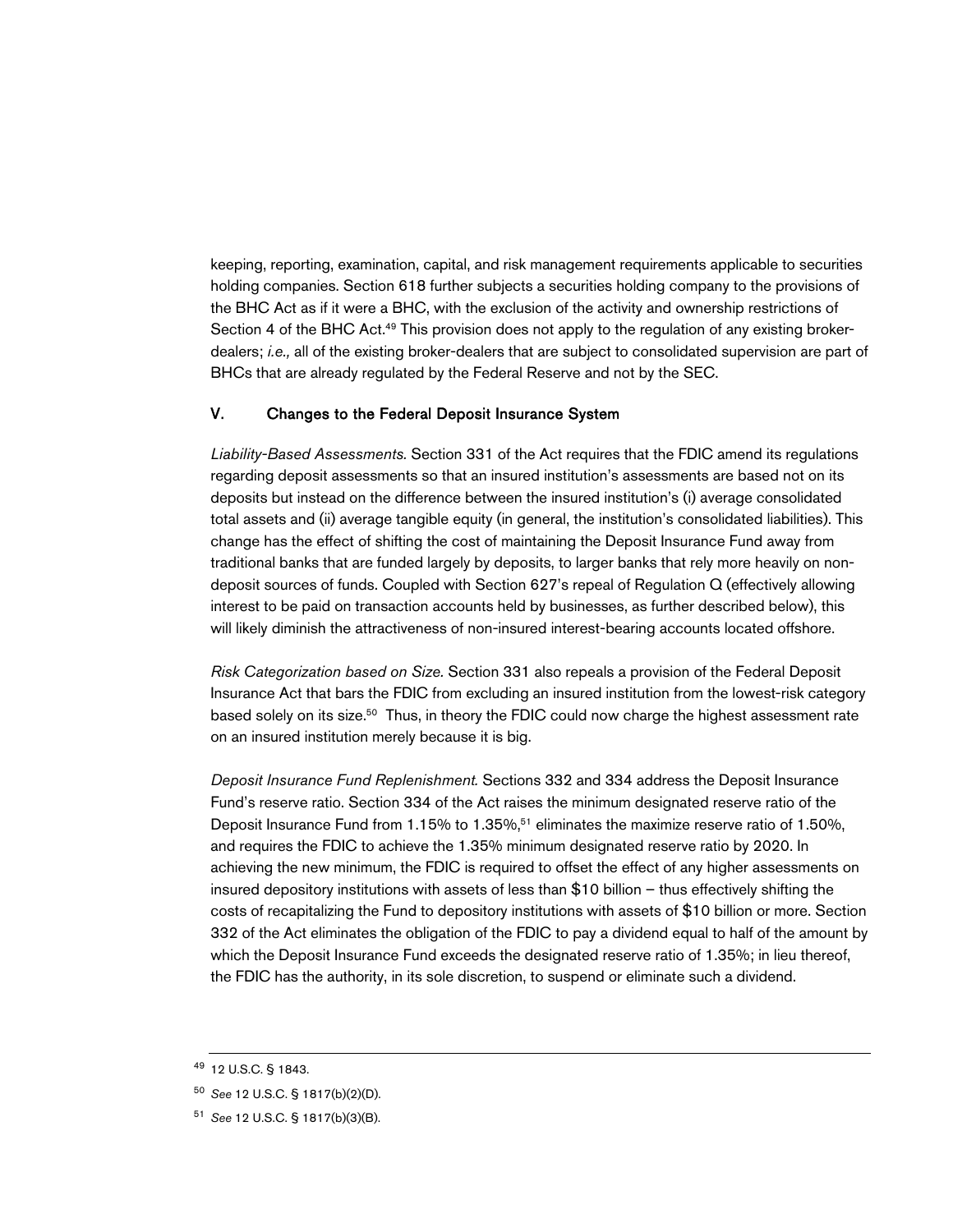*Permanent Increase in Deposit Insurance Coverage Amount.* Section 335 of the Act makes permanent the May 2009 temporary increase in the deposit (and credit union share) insurance coverage limit from \$100,000 to \$250,000.

*Extension of TAG Program.* Section 343 of the Act extends the October 2008 Transaction Account Guarantee program through December 31, 2012, which program affords deposit insurance coverage without limit on certain non-interest bearing transaction accounts.

*Repeal of Regulation Q.* Section 627 of the Act repeals the provisions of the Federal Reserve Act, the Home Owners' Loan Act, and the Federal Deposit Insurance Act that prohibit the payment of interest on demand deposits (commonly referred to as "Regulation Q"). As a result, banks and thrifts will be permitted to offer interest-bearing demand deposit accounts to business customers, which were previously forbidden under Regulation Q. In addition, banks and thrifts may offer interest-bearing demand deposit accounts to consumer customers without complying with the "NOW account" provisions of the Federal Reserve's Regulation D.<sup>52</sup> The repeal is effective one year after enactment of the Act.

#### VI. Limits on Expansionary Activities

The Act contains a number of provisions designed to restrain the growth of certain financial services companies or to restrict their ability to engage in activities deemed to pose more risk to the system and to the Fund.

*Tightening of "Financial Holding Company" Eligibility*. Section 606 of the Act precludes a BHC from electing to become a "financial holding company" – and thereby engage in the broader range of activities permitted under the Gramm-Leach-Bliley Act, such as merchant banking, securities underwriting and dealing, or insurance agency and underwriting – unless the BHC is both "well managed" and "well capitalized."<sup>53</sup> Existing law requires only that the *depository institution subsidiaries* of the BHC – and not the BHC itself – meet these requirements.<sup>54</sup> Section 606 thus raises the bar for BHCs seeking to engage in expanded activities.

<sup>52</sup> *See* 12 C.F.R. Part 204.

<sup>&</sup>lt;sup>53</sup> A "well capitalized" BHC is one that maintains a total risk-based capital ratio of at least 10% and a Tier 1 risk-based capital ratio of at least 6%, and is not subject to a capital-related administrative order from the federal banking agencies. A "wellmanaged" BHC is one that has a composite rating of "2" or better on the Federal Reserve's RFI(C)/D examination rating and at least a satisfactory rating for management. 12 C.F.R. § 225.2(r), (s).

<sup>54</sup> *See* 12 U.S.C. § 1843(l); 12 C.F.R. § 225.83. In addition, the depository institution subsidiaries must have a CRA rating of "Satisfactory" or better. *Id*.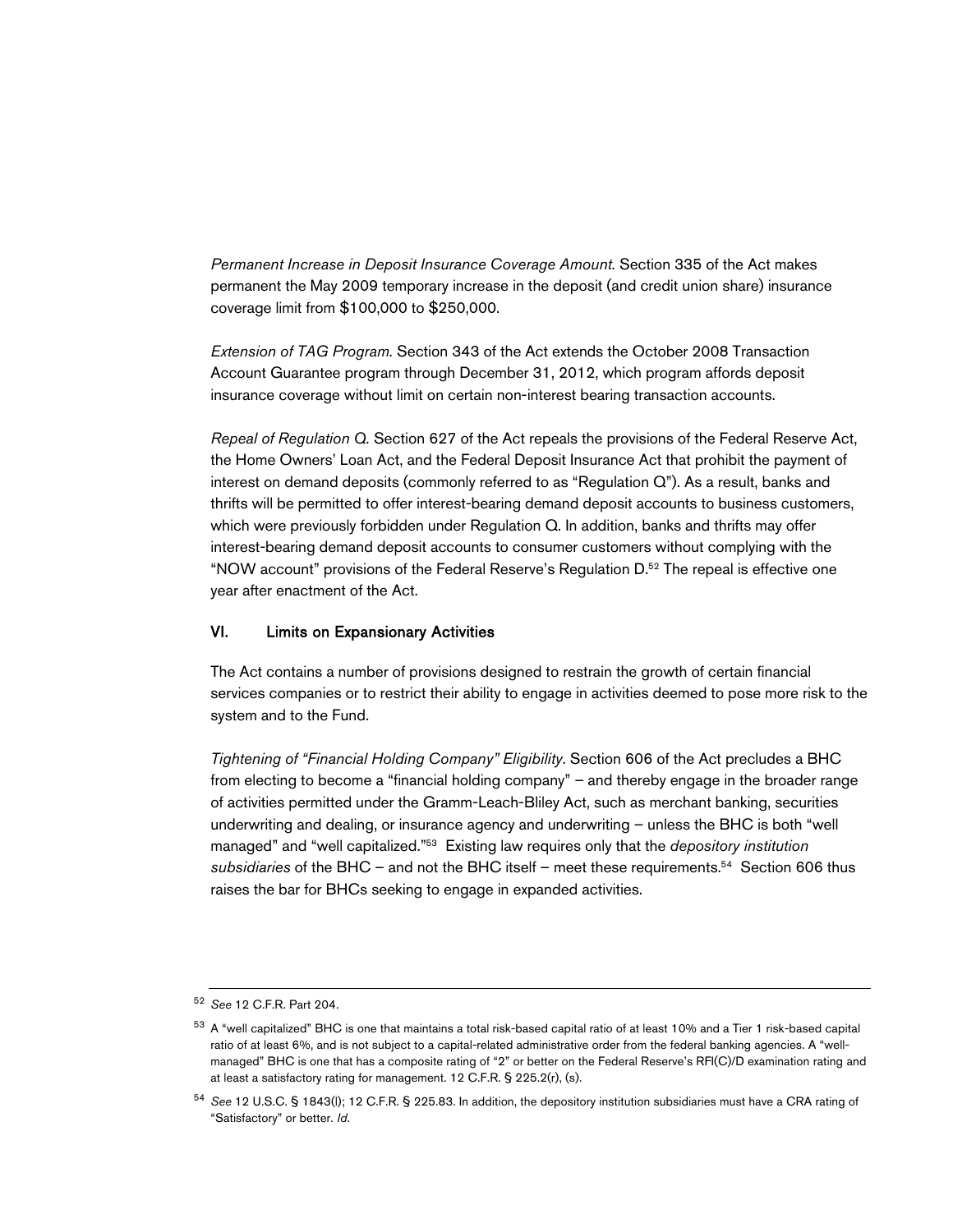Section 606 does not address the implications for existing FHCs that fail to satisfy the new standard. Pre-existing law imposes fairly severe regulatory sanctions on financial holding companies that fail to maintain the statutory requirements for financial holding company status, including entry into a written agreement within 45 days and potential divestiture of expanded activities within 180 days. Section 606 thus could be construed to place some existing financial holding companies immediately into noncompliance.<sup>55</sup>

*Limitations on Interstate Acquisitions and Mergers.* Similarly, Section 607 of the Act precludes a BHC from engaging in an interstate acquisition – the acquisition of a bank outside its home state – unless the BHC is both *well* capitalized and *well* managed. Existing law allows such acquisitions provided the holding company is *adequately* capitalized and *adequately* managed.<sup>56</sup> Thus, unless a BHC is both well-capitalized and well-managed, it must confine its ongoing bank acquisitions to its single home state.

A parallel provision in Section 607 precludes a bank from engaging in an interstate merger with another bank headquartered in a separate state unless the surviving bank will be well-capitalized and well-managed following the merger transaction. Existing law requires only that the survivor be adequately managed and adequately capitalized.<sup>57</sup> This parallel provision ensures that banks that are not in a holding company structure are subject to the new heightened requirements.

*No Charter Conversions During Enforcement Actions.* Section 612 of the Act forbids an insured depository institution from converting its charter form (*e.g.,* national bank, state bank, federal thrift, or state thrift) if the insured depository institution is subject to a cease and desist order or other formal order, or an informal memorandum of understanding, with its current regulator "with respect to a significant supervisory matter," unless the current regulator consents to the conversion. Section 612 does not, by its terms, forbid a change in regulator that doesn't entail a charter conversion (for example, when a state non-Member bank seeks membership in the Federal Reserve System). However, both charter conversions and changes in regulatory agencies for institutions subject to such administrative action are already discouraged, if not altogether precluded, by an existing interagency policy statement.<sup>58</sup> Thus, Section 612 largely codifies existing regulatory practice.

<sup>55</sup> *See* 12 U.S.C. § 1843(m).

<sup>56</sup> *See* 12 U.S.C. § 1842(d)(1)(A). A BHC's "home state" is determined by predominance of its banking subsidiary's(ies') deposits at the time it first became a BHC or July 1, 1966, whichever occurred later. 12 U.S.C. § 1841(o)(4).

<sup>57</sup> *See* 12 U.S.C. § 1831u(b)(4).

*<sup>58</sup> See FFIEC Statement on Regulatory Conversions* (July 1, 2009).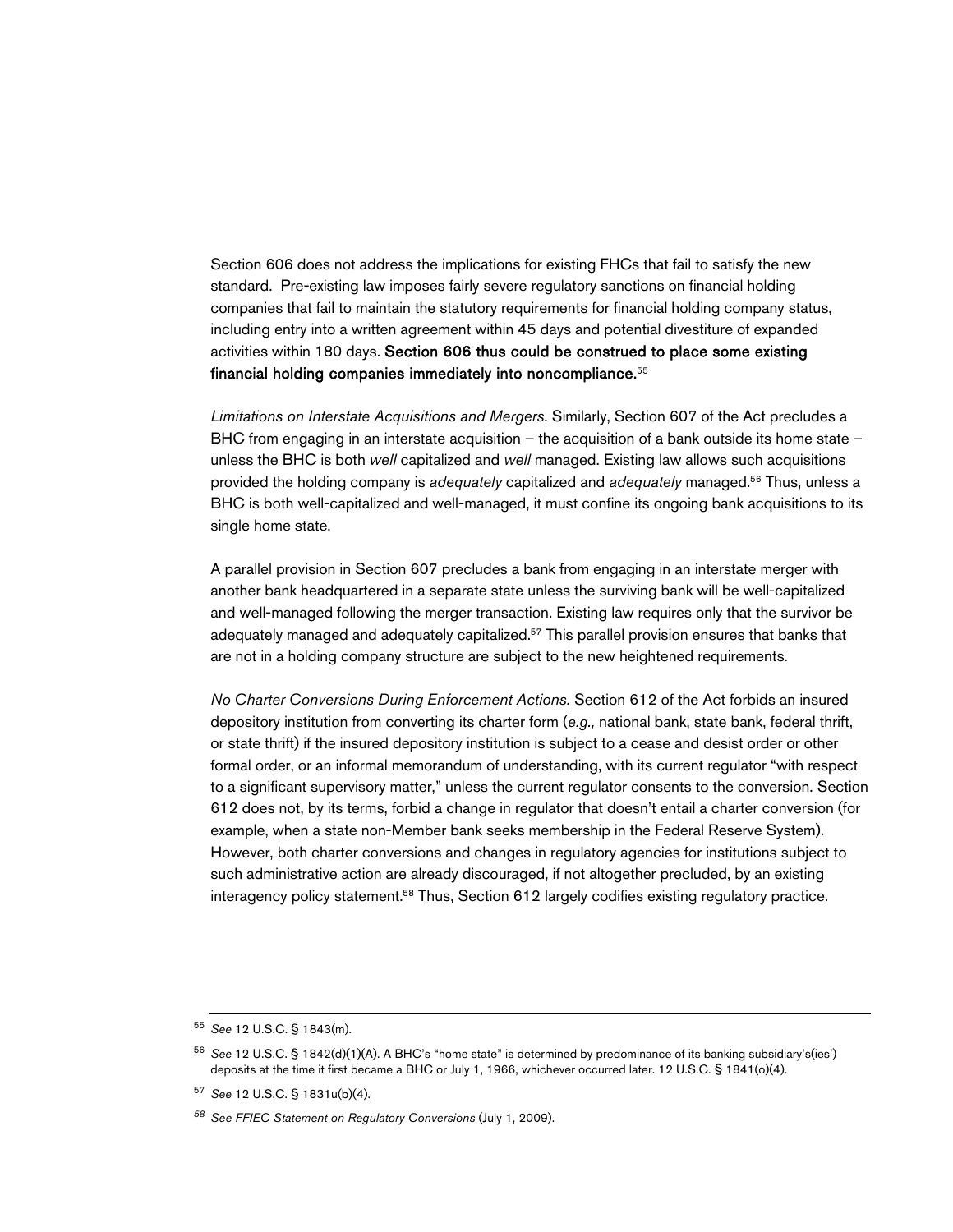*Prior Approval for Large Acquisitions by FHCs.* Section 604 requires that a financial holding company seek Federal Reserve approval before acquiring any company with total consolidated assets in excess of \$10 billion. Existing law requires no prior approval, only after-the-fact notice.<sup>59</sup>

*Thrift Acquisitions Now Subject to Deposit Cap.* The Act expands the nationwide "concentration limits" first introduced upon the enactment of the Riegle-Neal Interstate Banking and Branching Act of 1994. That Act instituted a "nationwide deposit cap," precluding the Federal Reserve from approving any interstate acquisition of a bank or BHC if the resulting bank or BHC would hold more than 10% of nationwide deposits.<sup>60</sup> Under pre-Act law, a BHC's acquisition of a *thrift* had not been subject to this limitation. Section 623 closes this loophole, subjecting a BHC's interstate acquisition of thrift to the same 10% nationwide deposit cap. Section 623 also extends the 10% nationwide deposit cap to interstate depository institution *merger* transactions involving a thrift; pre-Act law applied the deposit cap only to interstate mergers involving two banks.<sup>61</sup>

*New Nationwide Liability-Based Cap.* Section 622 creates an entirely new concentration limit cap, calculated based on total liabilities and imposed on any acquisition (whether or not interstate) and applicable not only to BHCs but also to companies that control a nonbank bank or SSNF. Section 622 prohibits such a financial company from acquiring, acquiring substantially all the assets of, or merging or consolidating with, *any* other company (financial or otherwise) if, as a result of the transaction, the surviving financial company's total consolidated liabilities will exceed 10% of all of the consolidated liabilities of all financial companies. "Liabilities" is defined as the difference between the entity's risk-weighted assets and its total regulatory capital, and includes all consolidated liabilities of U.S.-based financial companies (including liabilities abroad) and all consolidated liabilities of foreign-based financial companies' U.S. operations. Within six months following enactment of the Act, the FSOC is required to conduct a study and render recommendations regarding any modifications to the liability-based concentration limit. The Federal Reserve is required to promulgate regulations implementing the new concentration limit within nine months thereafter.

*Moratorium on Certain Nonbank Banks.* Under existing law, BHCs generally are prohibited from engaging in (or owning more than 5% of a company engaged in) activities that are not "closely related to banking" as defined by the Federal Reserve's Regulation Y.<sup>62</sup> Although financial holding

<sup>59</sup> *See* 12 U.S.C. § 1843(k)(6). Section 163(a) of the Dodd-Frank Act imposes a similar advance notice requirement on SSNFs and on Large BHCs. Under current law, nonbank financial companies have no such prior notice obligation. Traditional BHCs are required to submit an advance notice (in essence, an application) to the Federal Reserve pursuant to Regulation Y.

<sup>60</sup> *See* 12 U.S.C. § 1842(d)(2).

<sup>61</sup> *See* 12 U.S.C. § 1828(c); 12 U.S.C. § 1831u.

<sup>62</sup> *See* 12 U.S.C. § 1843(a), (c), (k).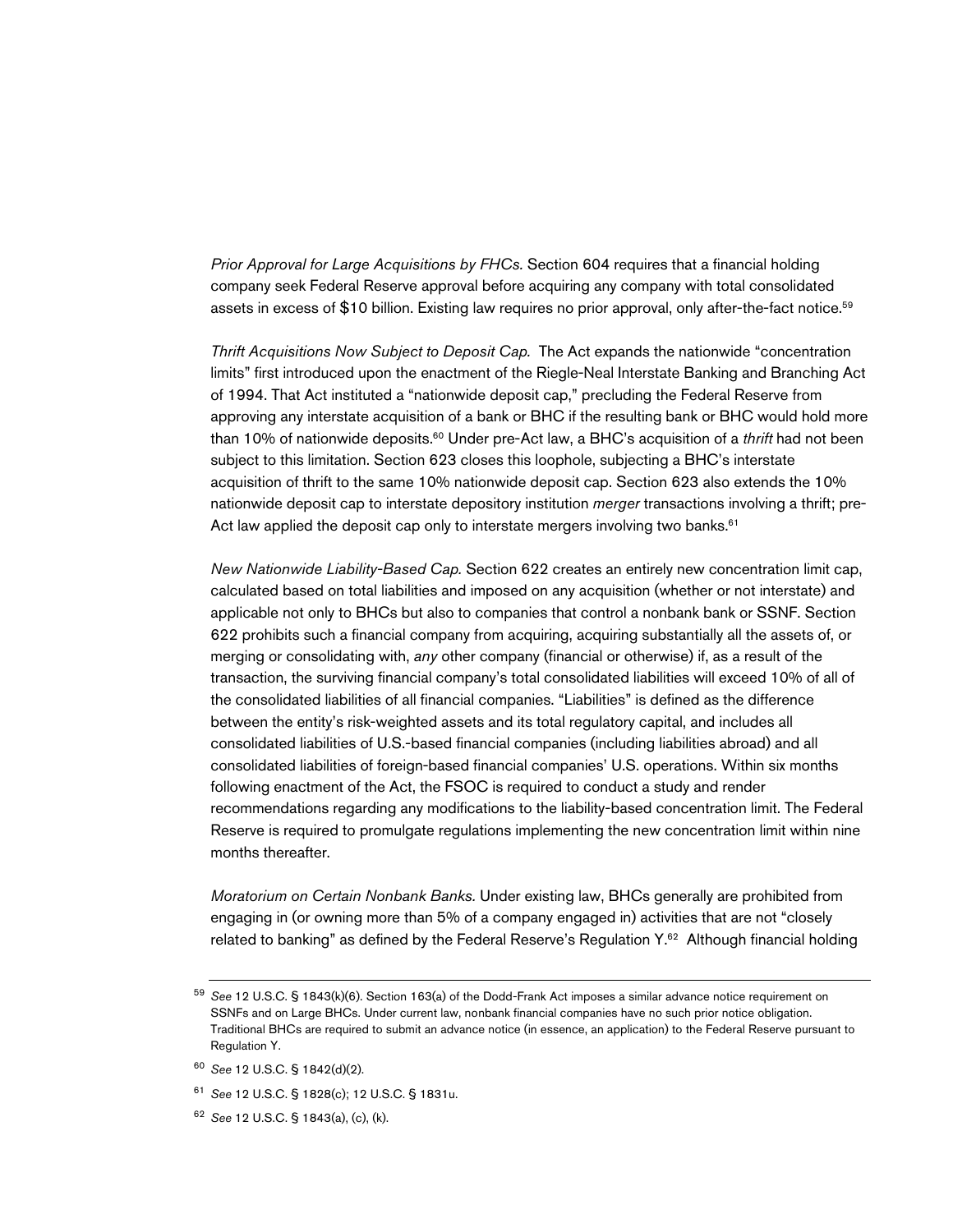companies have broader authority, financial holding companies are nonetheless prohibited from engaging in (or owning more than 5% of a company engaged in) activities that are not "financial in nature" as defined by the Federal Reserve. As a result, entities that itself are, or that own subsidiaries that are engaged in commercial activities which are neither "closely related to banking" nor "financial in nature" – with certain exemptions – are prohibited from owning a bank.

Sections 602 and 603 of the Act place a partial moratorium on expansion of one of these exemptions. Existing law allows a company to own a bank, without regard to the activity restrictions outlined above and without being regulated as a BHC, provided the bank is a limited purpose "nonbank bank" (such as an industrial loan company, trust bank, or credit card bank).<sup>63</sup> Section 603 places a three-year moratorium on the FDIC approving insurance applications for any such nonbank banks if the nonbank bank would be controlled by a "commercial firm" – defined as a company less than 15% of the consolidated gross revenues of which are derived from financial-in-nature activities. The moratorium also precludes any change of control of an existing nonbank bank that would result in its acquisition by a commercial firm. Section 603 requires the GAO to conduct a study regarding the appropriateness of continuing the nonbank bank exemptions from the BHC Act (as well as the exemptions afforded for thrifts and thrift holding companies), which GAO study is due eighteen months following the enactment of the Act.

Section 603's moratorium does not apply to applications for nonbank banks held by companies that are *not* "commercial firms," *i.e.,* that have 15% or more of their consolidated gross revenues derived from financial-in-nature activities but otherwise do not qualify as a BHC. Thus, a company having, for example, 25% of its consolidated gross revenues derived from financial activities could in theory acquire control of or establish a *de novo* charter for a nonbank bank, subject to FDIC approval.

#### VII. Swaps Push-Out Rule

Section 716 of the Act (the "Swaps Push-Out Rule" or the "Lincoln Amendment") effectively prohibits an insured depository institution (*i.e.*, a bank or a thrift) from acting as a Swap Dealer.<sup>64</sup> The Rule achieves this result in a somewhat backward fashion, meaning that it prohibits a Swap

<sup>63</sup> *See* 12 U.S.C. § 1841(c)(2).

<sup>&</sup>lt;sup>64</sup> Note that the term "Swap Dealer" is used in this Memorandum generally to refer to "Swap Dealers" and "Security-based Swap Dealers." For further detail on the distinction between the two categories, please refer to the Title VII summary.

Generally, a "Swap Dealer" is "any person who - (i) holds itself out as a dealer in swaps; (ii) makes a market in swaps; (iii) regularly enters into swaps with counterparties as an ordinary course of business for its own account; or (iv) engages in any activity causing the person to be commonly known in the trade as a dealer or market maker in swaps, provided however, in no event shall an insured depository institution be considered to be a swap dealer to the extent it offers to enter into a swap with a customer in connection with originating a loan with that customer." *See* Dodd-Frank Act § 721(a)(49).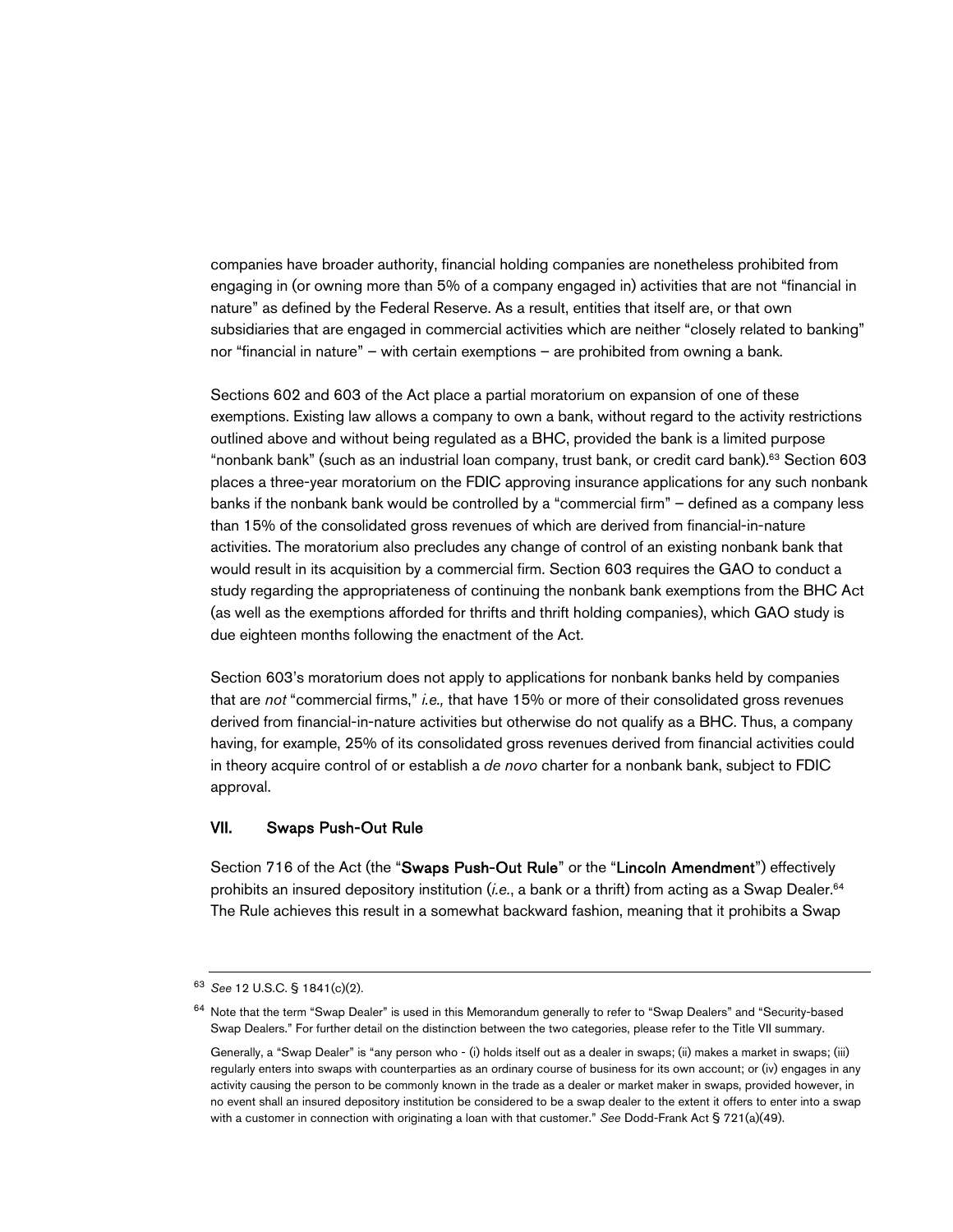Dealer from obtaining FDIC insurance, rather than by prohibiting a bank that received FDIC insurance from acting as a Swap Dealer.

More specifically, Section 716 prohibits the federal government from providing "federal assistance" to any "swaps entity." Under the Rule, "federal assistance" includes federal deposit insurance, and "swaps entity" includes a bank registered as a Swap Dealer. The result is that a bank would effectively have its FDIC deposit insurance coverage revoked by reason of Section 716 if the bank were to act as a Swap Dealer. As maintenance of federal deposit insurance is a condition for national banks, federal thrifts, and virtually all state chartered banks and thrifts, this revocation of FDIC deposit insurance coverage would grounds for appointment of the FDIC as receiver of a bank under the Federal Deposit Insurance Act ("FDIA").<sup>65</sup> The Rule essentially prohibits a bank from *acting* as a Swap Dealer. In this Memorandum, we refer to the prohibition on provision of federal assistance to swaps entities as the "Push-Out requirement."

The proprietary trading restrictions of the Volcker Rule (discussed below) also act as an overall limitation on the swaps activities of banks and BHCs, and as such the Swaps Push-Out Rule must be read in light of the limits imposed by the Volcker Rule.<sup>66</sup>

*Definitions.* For purposes of the Swaps Push-Out Rule:

*"Federal assistance"* mean "any advances from any Federal Reserve credit facility or discount window that is not part of a program or facility with broad-based eligibility under section 13(3)(A) of the Federal Reserve Act, [or] Federal Deposit Insurance Corporation insurance or guarantees for the purpose of

- (A) making any loan to, or purchasing any stock, equity interest, or debt obligation of, any swaps entity;
- (B) purchasing the assets of any swaps entity;
- (C) guaranteeing any loan or debt issuance of any swaps entity; or
- (D) entering into any assistance arrangement (including tax breaks), loss sharing, or profit sharing with any swaps entity."<sup>67</sup>

<sup>65</sup> *See* 12 U.S.C. § 1821(c)(5)(J).

<sup>66</sup> *See* Dodd-Frank Act § 716(m). For more detail on the effect of the Volcker Rule, see Section VIII below.

 $67$  Dodd-Frank Act § 716(b)(1).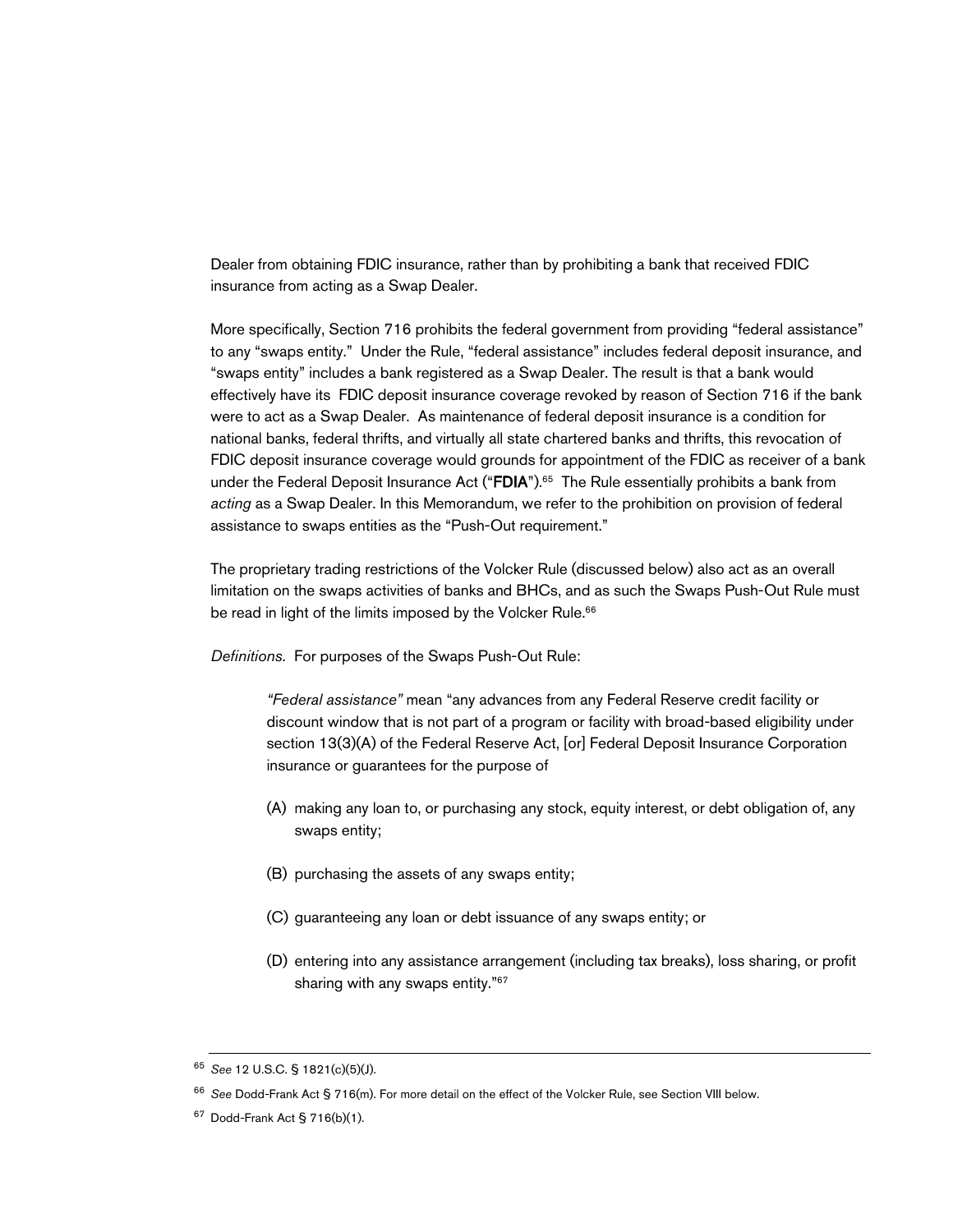The Rule thus does not prohibit the Federal Reserve from lending to institutions in "unusual and exigent circumstances" (*i.e.,* the emergency lending authority) so long as such lending is part of a program with "broad-based eligibility."

*"Swaps Entity"* means any entity registered as a Swap Dealer or MSP. Insured depository institutions registered only as a major swap participant (and not as a Swap Dealer) are exempt from the "swaps entity" definition and thus from the Push-Out requirement. Thus, banks and thrifts engaged in activities that do not require registration as a Swap Dealer are not subject to the Push-Out requirement. Note, however, that such banks and thrifts would remain subject to the Volcker Rule's prohibition against proprietary trading, which would limit the ability of such institutions to engage in swaps transactions for their own account.

*Exempted entities and activities.* The Swaps Push-Out Rule excludes several types of institutions or transactions from its Push-Out requirement:

*FDIC-Operated Institutions*. Bridge banks, "covered financial companies," and depository institutions that are subject to an FDIC conservatorship or receivership are exempt from the Push-Out requirement.<sup>68</sup>

*Bona Fide Hedging and Traditional Bank Activities.* An insured depository institution (regardless of whether it is registered as a Swap Dealer) that limits its swap activities to any of the following is exempt from the Push-Out requirement:<sup>69</sup>

- swaps hedging "direct" risks;
- swaps on interest rates;
- swaps referencing assets that are permissible for investment by a national bank (except for uncleared credit default swaps or uncleared swaps referencing the credit risk of asset-backed securities).<sup>70</sup>

 $68$  Dodd-Frank Act § 716(g). "Covered financial company" is defined in Title II, § 201(a)(8). Note that Title II substantially amends the extent to which a nonbank institution may be subject to an "orderly liquidation" proceeding.

<sup>69</sup> Note again that banks and BHCs may only engage in these activities to the extent permitted under the proprietary trading restrictions of the Volcker Rule.

 $70$  Generally, national bank-permissible investments include the following instruments: U.S. government and agency securities; certain investment-grade debt securities; certain mutual fund securities; foreign currency; and certain precious metals; *See generally* 12 U.S.C. § 24(Seventh); 12 C.F.R. Part 1.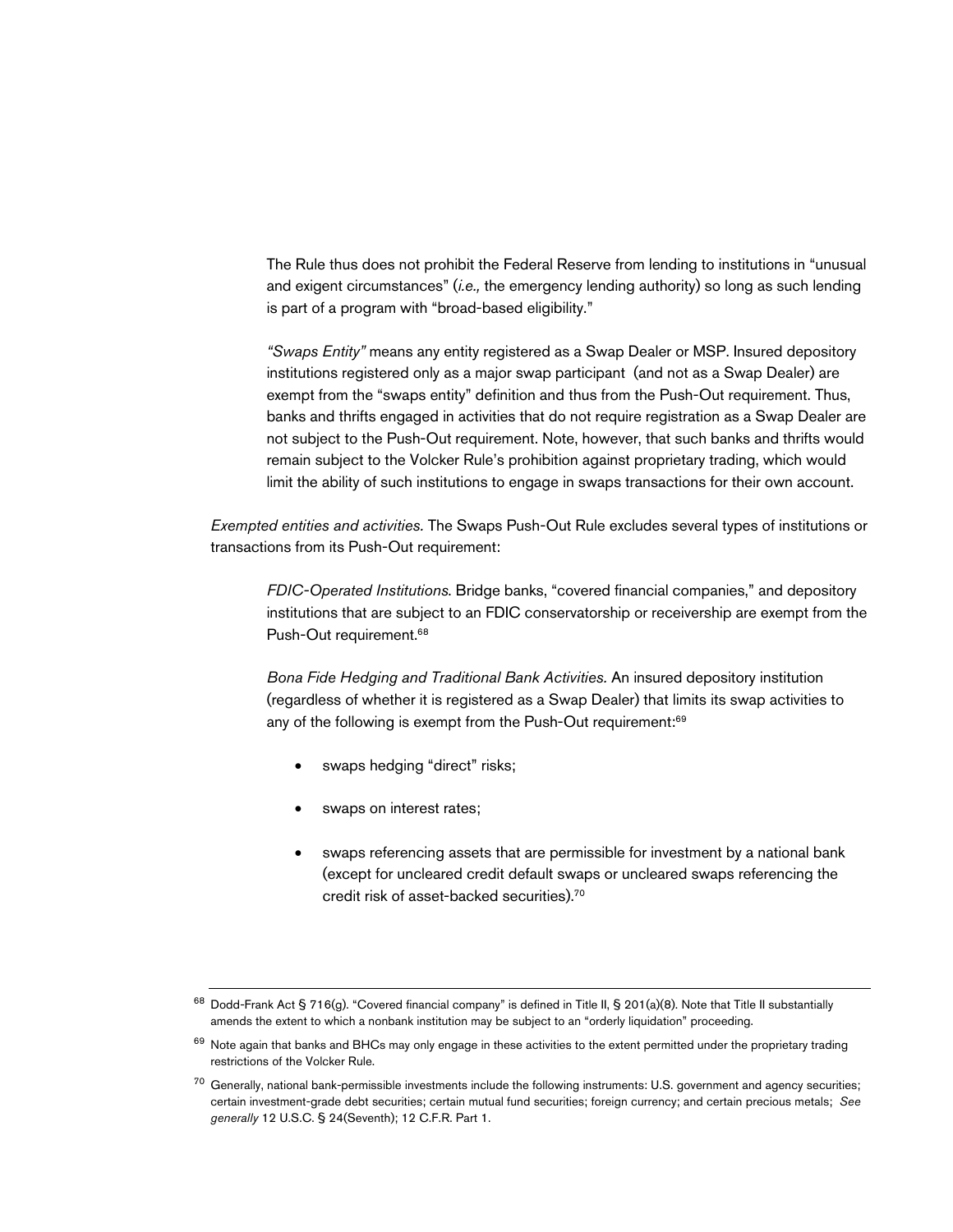*Existing Swaps Exempt.* The Rule does not require wind-down or termination of swaps entered into prior to the date the Rule becomes effective, which generally is 3 years following the date the Act becomes law.<sup>71</sup> Note, however, the Volcker Rule will require "banking entities" to dispose of swaps not held for hedging purposes within 4 years of the date the Act becomes law (subject to possible extensions), unless the swap falls within the narrow exception of instruments allowed by the Volcker Rule (generally, federal or agency securities, GSE securities, and state or state agency securities).<sup>72</sup>

*Pushing Out Swaps Activities.* Institutions subject to the Push-Out requirement must either "push" the relevant activities to an affiliate, subject to regulations that the CFTC, SEC, and Federal Reserve are authorized to issue, or cease the activities altogether.<sup>73</sup> The Rule does not prohibit an FDIC insured institution from affiliating with a Swap Dealer so long as the Swap Dealer affiliate is part of a BHC or savings and loan holding company ("SLHC").<sup>74</sup> This safe harbor therefore would not encompass an insured institution that does not have a BHC or SLHC parent. For example, the safe harbor language of the Swaps Push-Out Rule suggests that a commercial firm that owns an FDIC insured institution, but is not itself a BHC, will be prohibited (i) from registering the FDIC insured institution as a Swap Dealer; and (ii) from having a separate subsidiary registered as a Swap Dealer. The narrow scope of the safe harbor promises to be particularly problematic for foreign banks and firms that own nonbank banks.

#### VIII. The Volcker Rule

Section 619 of the Act enacts the so-called "Volcker Rule." The Volcker Rule has two prongs: (i) prohibiting "banking entities" from engaging in proprietary trading in certain securities (the "Prop Trading Restriction"); and (ii) prohibiting "banking entities" from sponsoring or investing in a hedge fund or private equity fund (the "Sponsoring and Investing Restriction").

*Key Definitions*

<sup>71</sup> *See* Dodd-Frank Act §§ 716(e), (f).

<sup>72</sup> For more detail on the effect of the Volcker Rule, see Section VIII below.

<sup>73</sup> *See* Dodd-Frank Act §§ 716(c), (j) and (k). The Swaps Push-Out Rule requires the primary federal prudential regulator of banks and BHCs to establish standards for safe and sound conduct of swaps activities (§ 716(k)), but note that Title VII contains duplicative requirements on this point. *See, e.g.,* Dodd-Frank Act § 731 (margin, capital, and business conduct requirements for entities registered as Swap Dealers or MSPs).

<sup>74</sup> *See* Dodd-Frank Act § 716(c); 12 U.S.C. §§ 371c, 371c-1.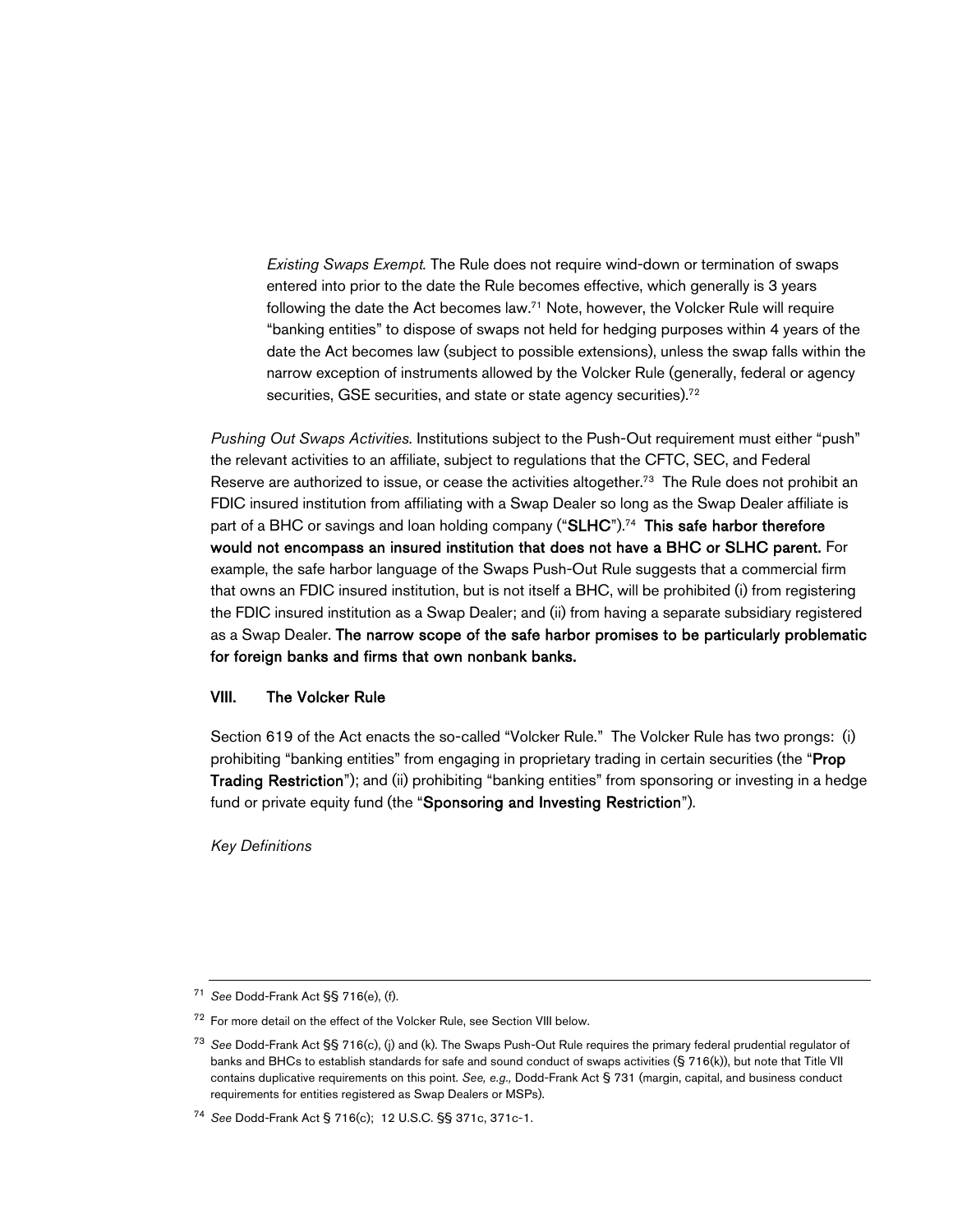*"Banking Entity"* includes insured depository institutions,<sup>75</sup> institutions that control an insured depository institution (i.e., BHCs), entities treated as BHCs for purposes of the Act (such as foreign banks with a U.S. banking presence), and holding companies of nonbank banks, and any affiliates of the preceding entities.

*"Proprietary trading"* is defined generally as "engaging as principal for the trading account<sup>76</sup> of the banking entity ... in any transaction to purchase or sell, or otherwise acquire or dispose of, any security, any derivative, any contract of sale of a commodity for future delivery, any option on any such security, derivative, or contract, or any other security or financial instrument that" the federal banking agencies, the SEC, and the CFTC determine by rule to include within the scope of the Prop Trading Restriction.

For purposes of the Sponsoring and Investing Restriction, a "*hedge fund*" or "*private equity fund*" would include any fund exempt from registration as an investment company under Sections  $3(c)(1)$  or  $3(c)(7)$  of the Investment Company Act, or any "similar" fund that the federal banking agencies, the SEC, and the CFTC may, by rule, include within the scope of the Sponsoring and Investing Restriction.

*"Sponsoring"* would include serving as the general partner, managing partner or trustee, selecting or controlling a majority of the directors or trustees or management of the fund, or sharing the same or similar name with the fund for marketing, promotion, or other purposes.

*Exemptions.* There are a number of exemptions to the Volcker Rule restrictions:

 *governments* - the purchase, sale, or disposition of U.S. or agency obligations, GSE obligations, and obligations of any State or political subdivision;<sup>77</sup>

Banks limited to the exercise of trust or fiduciary powers ("Trust Banks") are deemed not to be a "banking entity" for purposes of the Volcker Rule if the Trust Bank: (i) receives "substantially all" of its deposits in a *bona fide* fiduciary capacity; (ii) does not cross-market its deposit taking activities through affiliates; (iii) does not accept demand deposits, provide checking services, or make commercial loans; (iv) does not utilize payment related services at any Federal Reserve Bank; and (v) does not access the Fed's discount window.

<sup>&</sup>lt;sup>76</sup> "Trading account" is defined as "any account used for acquiring or taking positions in the securities or instruments [described in the Volcker Rule] principally for the purpose of selling in the near term (or otherwise with the intent to resell in order to profit from short-term price movements), and any such accounts" as determined by the federal banking agencies, the SEC, and the CFTC by rule. "Near term" and "short-term price movements" are not defined in the Act.

 $77$  The exempted securities reflect a small subset of the current bank-eligible securities, and thus the Rule reflects a significant rollback in the investing and trading authority of banks. *See generally* 12 C.F.R. Part 1. While BHCs (and their affiliates) currently enjoy broader authority to trade in securities (such as equities below the 5% ownership limit afforded to BHCs under Section 4(c)(6) of the BHC Act and unrestricted securities trading authority afforded to securities subsidiaries of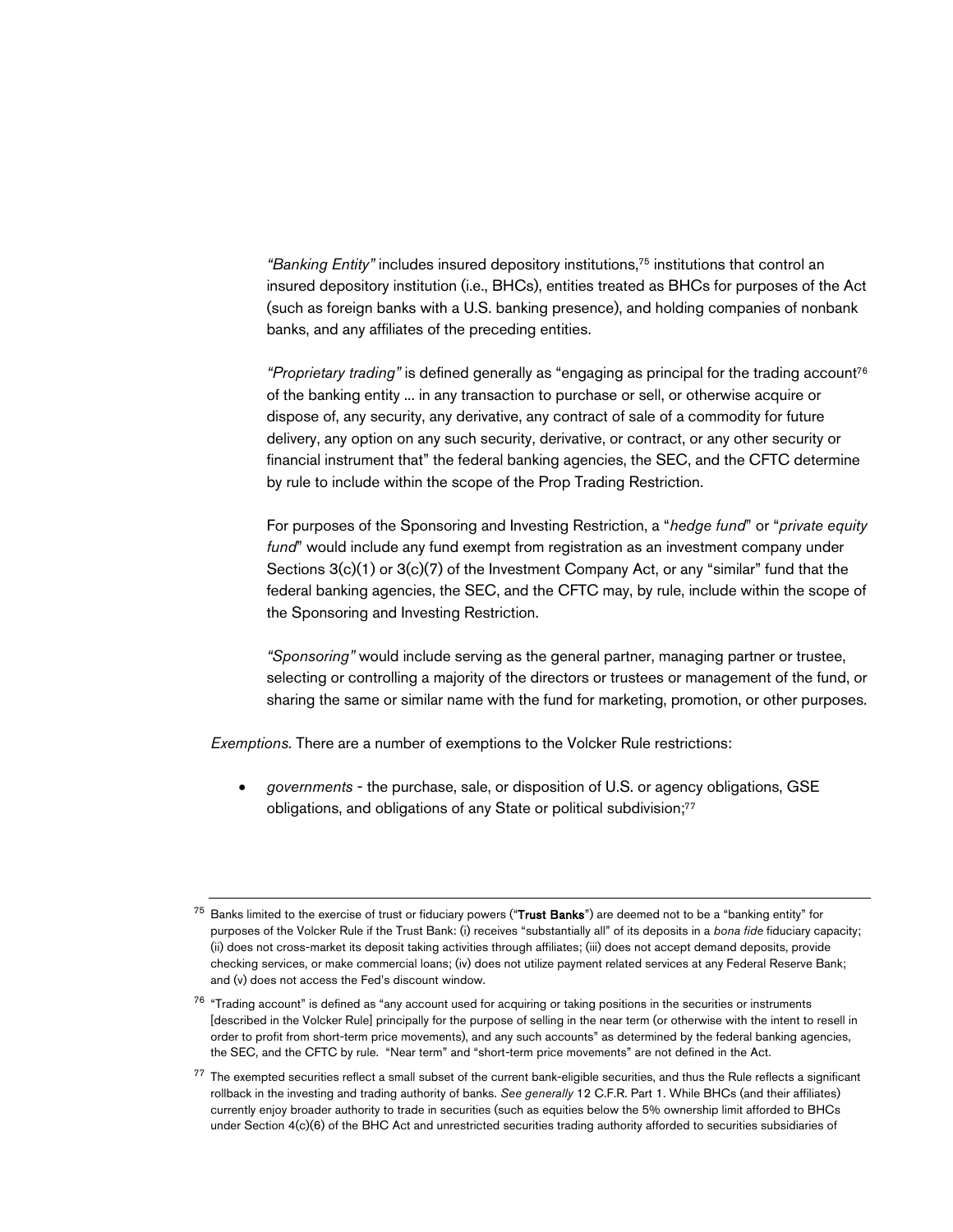- *"near term" underwriting and market-making activities* the purchase, sale, acquisition, or disposition of securities and instruments in connection with "underwriting or marketmaking-related activities, to the extent that any such activities . . . are designed not to exceed the reasonably expected near term demands of clients, customers, or counterparties";
- *hedging direct risks* risk-mitigating hedging activities (either on an individual transaction basis or on an aggregate portfolio basis) "that are designed to reduce the specific risks of the banking entity";
- *customer facilitation* the purchase, sale, acquisition, or disposition of securities or instruments on behalf of customers;
- *public welfare investments* investments in Small Business Investment Companies, investments designed primarily to promote the public welfare (as defined by Section 24 (Eleventh) of the National Bank Act), and investments relating to qualified rehabilitated buildings or certified historic structures;
- *insurer investments* the purchase, sale, acquisition, or disposition of securities and instruments by a regulated insurance company, if such transactions are solely for the benefit of the insurance company and are conducted pursuant to insurance company investment laws, regulations, and written guidance provided by the State insurance authority;
- *organizing and sponsoring a fund* organizing or sponsoring a private equity or hedge fund (including serving as a general partner, managing member, or trustee), and in any matter controlling (or having employees, officers, directors or agents serving as) a majority of the fund's directors, trustees, or management, provided that a number of additional conditions are satisfied:
	- the banking entity must provide "*bona fide* trust, fiduciary, or investment advisory services" to the fund;
	- the fund may only be offered to trust, fiduciary, or investment advisory customers of the banking entity;

financial holding companies), no such latitude is conferred by the Volcker Rule, and holding company trading authority would be no broader than the narrow authority conferred on their subsidiary banks.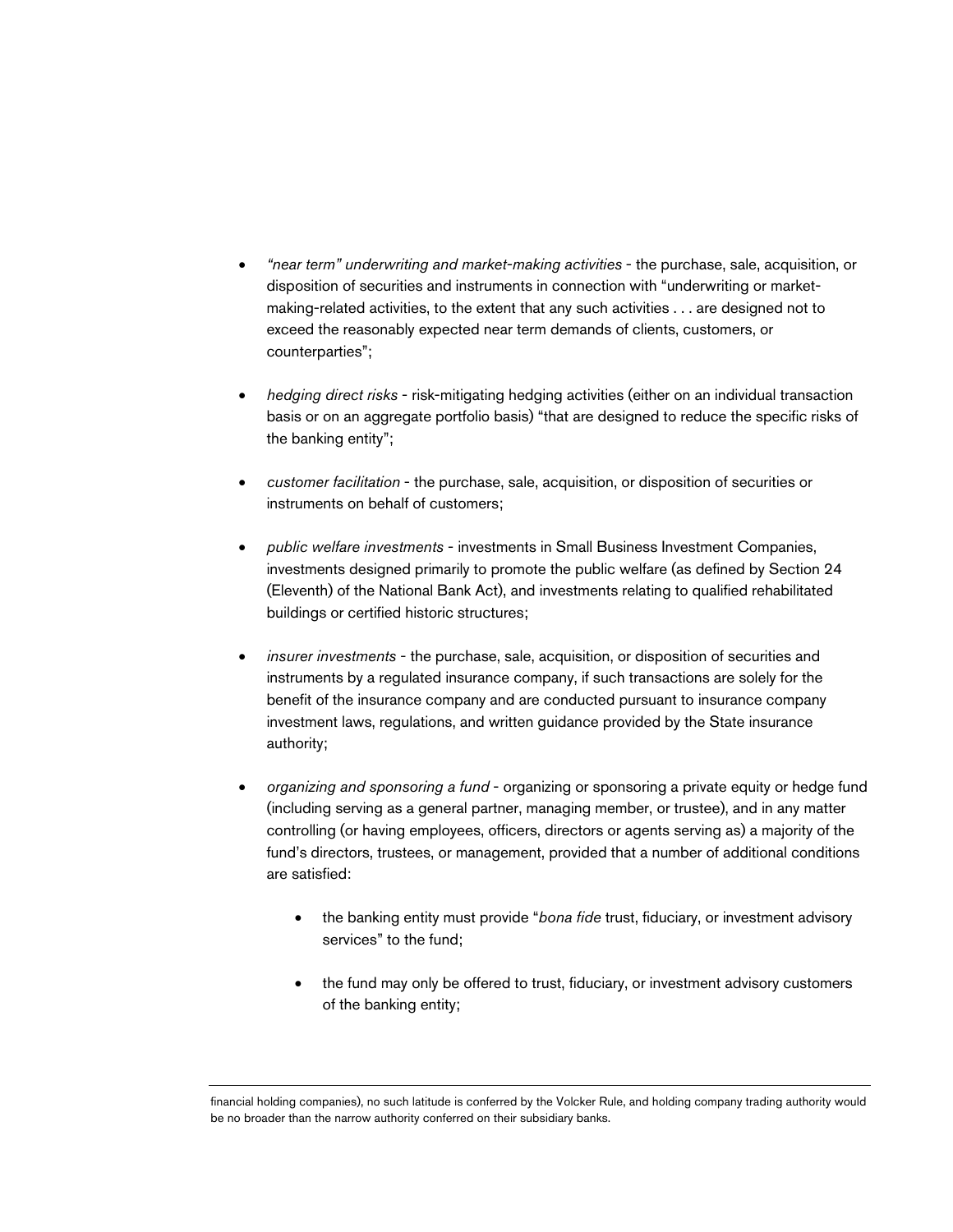- the banking entity may not acquire any ownership interest in the fund except for a *de minimis* investment otherwise authorized by the Act (*see infra* for detail on this limitation);
- the banking entity must comply with the newly imposed Section 23A restrictions applicable to transactions between a banking entity and a fund advised, managed, sponsored, or organized by a banking entity, or in which a banking entity maintains an investment (*see infra* for detail on related party transaction restrictions);
- the banking entity may not assume, guarantee, otherwise insure the obligations of the fund (or any private equity or hedge fund in which the fund in turn has invested);
- the banking entity must disclose in writing to its prospective and actual investors that any losses in the fund are borne solely by the fund investors and not by the banking entity;
- the banking entity and the fund may not share, whether for corporate, marketing, promotional, or other purposes, the same name or a variation thereof; and
- no director or employee of the banking entity may take or retain any ownership interest in the fund, except for those directors or employees that are directly engaged in providing investment advisory or other services to the fund.<sup>78</sup>

*Limitation on Exemptions.* All of the above exemptions are subject to prudential limitations to be defined further by the regulatory agencies. Under Section 619, no transaction, class of transactions, or activity may be deemed permissible (even if otherwise exempted by Section 619) if the transaction(s) or activity would:

- "involve or result in a material conflict of interest";
- "would result in a material exposure by the banking entity to high-risk assets or high-risk trading strategies";
- "would pose a threat to the safety and soundness of such banking entity"; or

<sup>78</sup> In addition, investments in funds pursuant to the *bona fide* services exemption are subject to special Section 23A affiliate transaction restrictions (discussed *infra*). The federal banking agencies, the SEC, and the CFTC have authority to impose additional activity restrictions in the coordinated final regulations to be adopted under the Volcker Rule.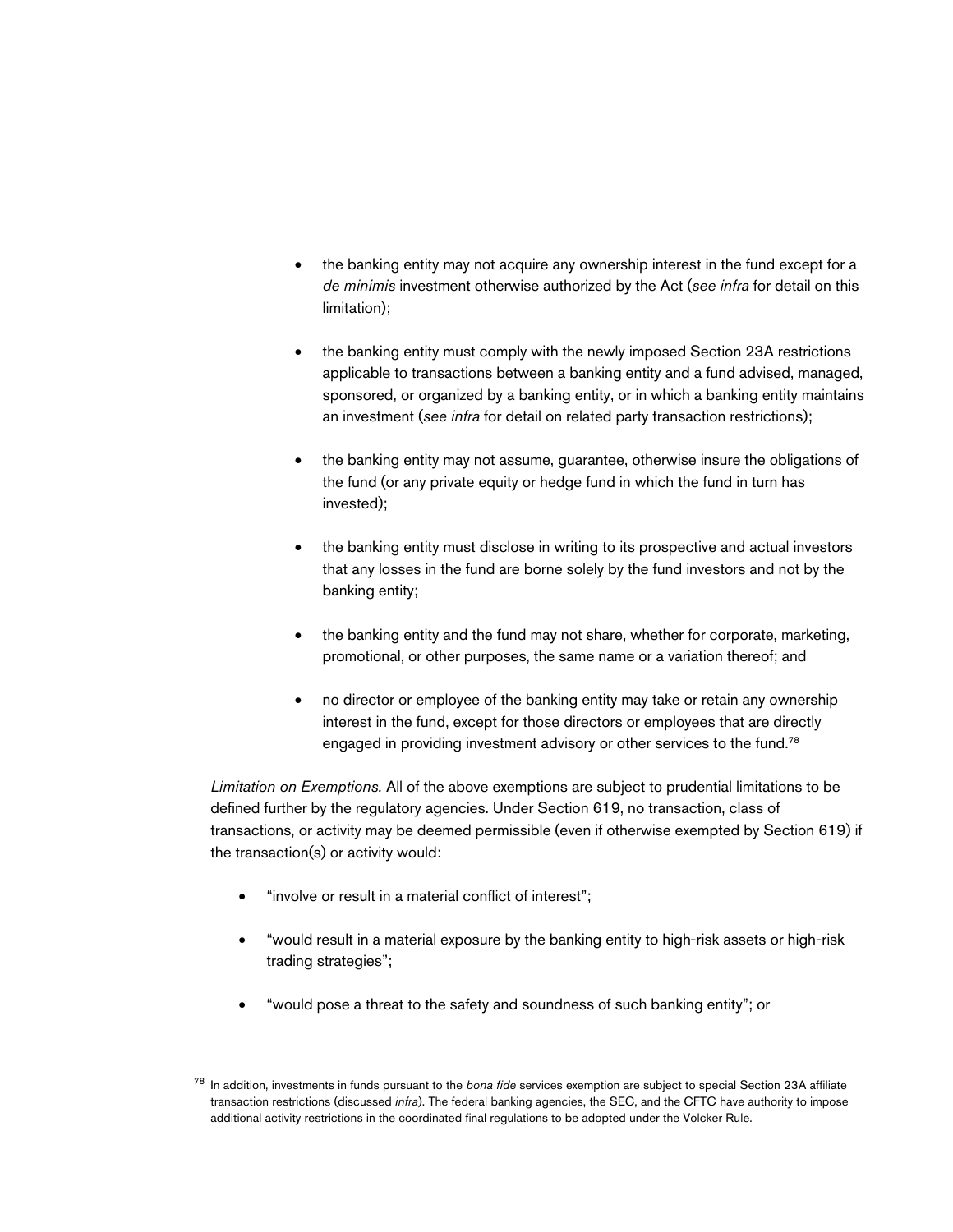"would pose a threat to the financial stability of the United States."

The federal banking agencies, the SEC, and the CFTC are required to adopt coordinated final regulations implementing these limitations (including defining the terms used, such as "material conflict of interest," "high-risk assets," and "high-risk trading strategies").

*De Minimis Investments in Funds.* The Volcker Rule permits a banking entity to "establish[ a] fund and provid[e] the fund with sufficient initial equity capital for investment to permit the fund to attract unaffiliated investors." Thus, a banking entity (i) may only invest in a fund that the banking entity has itself organized; (ii) may provide "seed money" for one year; (iii) may only retain a "Permitted Investment" in a fund beyond the "seed" money period.

The "seed" money rule requires the banking entity to actively seek unaffiliated investors such that, within one year after establishment of the fund, the banking entity's investment has been reduced (whether by redemption, sale, or dilution) to the level of a Permitted Investment, as described below. Banking entities may seek a two-year extension of the "seed money" period from the Federal Reserve "if consistent with safety and soundness and the public interest."

A banking entity's "Permitted Investment" in a fund is subject to the following limitations:

- All fund investments of the banking entity taken together may not exceed, on a consolidated basis, 3% of the Tier 1 capital of the banking entity;
- An investment in an *individual* fund may not exceed 3% of "the total ownership interests" of the fund;
- An investment must be "immaterial to the banking entity." "Materiality" is to be defined in coordinated final regulations of the banking agencies, the SEC, and the CFTC;
- For purposes of calculating the new capital requirements applicable to fund investments (discussed *infra*), a banking entity's aggregate investment in funds must be deducted from the banking entity's assets and tangible equity for purposes of determining compliance with these new capital requirements. The amount of the deduction is required to increase as the fund becomes more leveraged.<sup>79</sup>

<sup>&</sup>lt;sup>79</sup> In other words, the deduction is calculated based on the percentage of fund assets deemed "owned" by the banking entity; as a fund become more leveraged, the deduction (and hence the capital charge) will increase.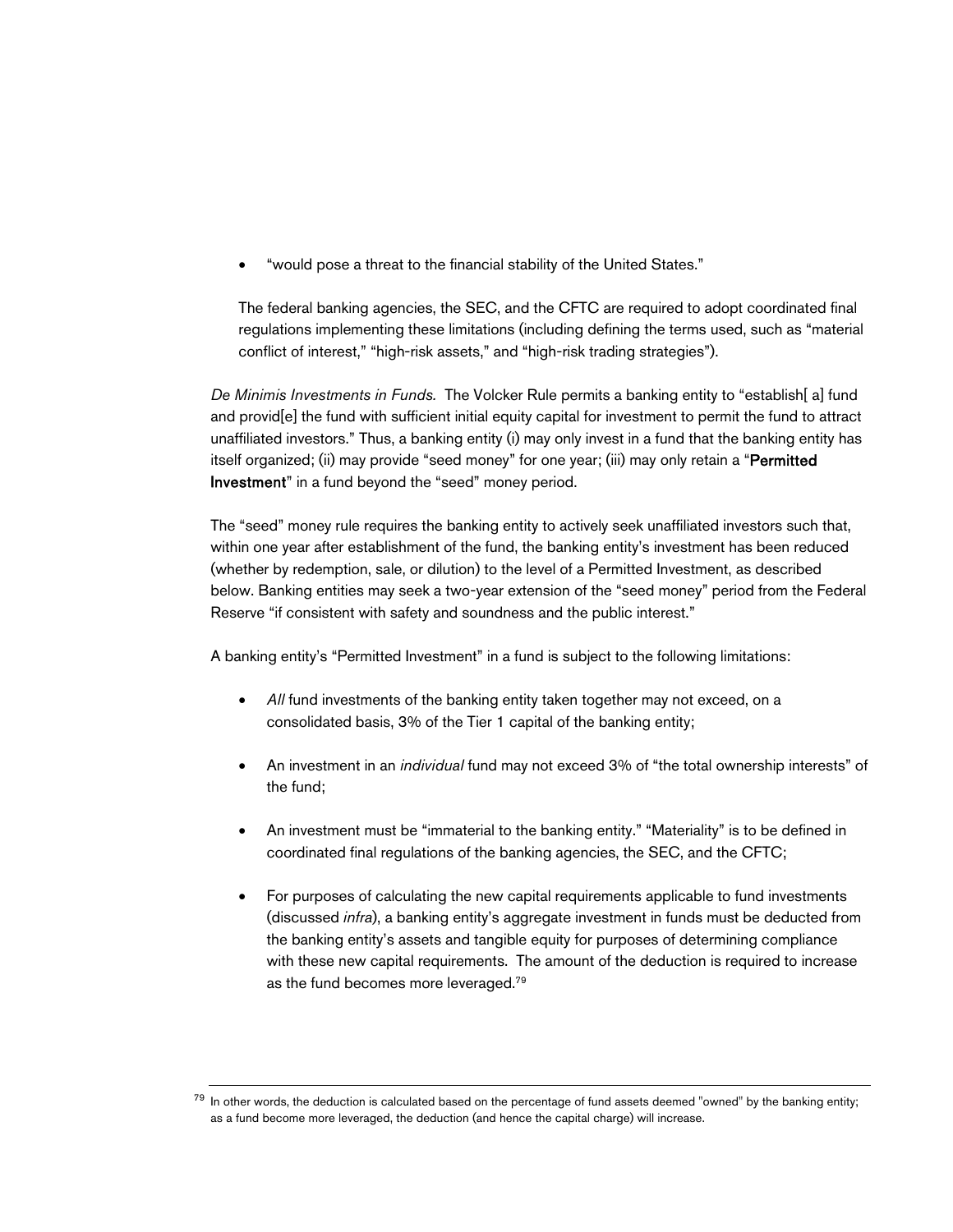*Prudential Limits on Exempted Activities.* Section 619 requires the federal banking agencies, the SEC, and the CFTC, as part of the coordinated final regulations, to adopt rules regarding additional capital requirements, diversification, and quantitative limits (including diversification requirements) for banking entities engaged in proprietary trading or sponsoring or investing in private equity or hedge funds, if the agencies determine that such additional capital requirements and quantitative limits are appropriate for safety and soundness reasons. <sup>80</sup>

*SSNFs not Subject to Bar but Subject to Prudential Limits.* An SSNF that is not otherwise a "banking entity" is not subject to the Volcker Rule. However, the Federal Reserve is required to adopt rules regarding capital requirements and quantitative limits with respect to the proprietary trading and fund investment activities of SSNFs. If any divestitures are required in accordance with such rules, an SSNF would have a two-year phase-in period for disposal of the investments (with extensions of up to three years) from the date the firm is designated an SSNF.

*Foreign Entities.* The Volcker Rule would treat U.S. banking entities – *i.e.,* banking entities owned or controlled by an entity organized under U.S. federal or state law – different from their foreign counterparts, allowing a foreign banking entity with affiliates engaged in U.S. operations to engage abroad both in proprietary trading and in sponsoring or investing in funds, provided that the transactions are solely with non-U.S. residents. U.S. banking entities would have no such authority to engage in these activities abroad.

*FSOC Study.* Within six months after the Act's enactment, the FSOC is required to conduct a study regarding the limits imposed by the Volcker Rule and provide recommendations on implementing the Volcker Rule's provisions. Within nine months after the FSOC study, the federal banking agencies, the SEC, and the CFTC would be required to adopt coordinated final regulations implementing the Volcker Rule, consistent with the recommendations and modifications of the FSOC.

*Effective Dates.* The provisions of the Volcker Rule become effective twelve months after the adoption of these coordinated final regulations, but in no case later than two years after enactment of the Act.

*Extensions for Existing Investments and Illiquid Funds.* Section 619 confers a grandfather period for any required divestitures, allowing a banking entity to retain any impermissible holdings for an

<sup>&</sup>lt;sup>80</sup> The capital and diversification requirements would apply across the board, to any investment, sponsoring, or proprietary trading activity conducted under Section 619. The same is not true regarding the prudential limitations. The prudential limitations regarding conflicts of interest, high-risk-assets or high-risk trading strategies, safety and soundness, and financial stability, which apply to activities falling under one of the statutory exemptions to the Volcker Rule's general prohibition, do not appear to apply to investments made under the seed money or *de minimis* investing authorities.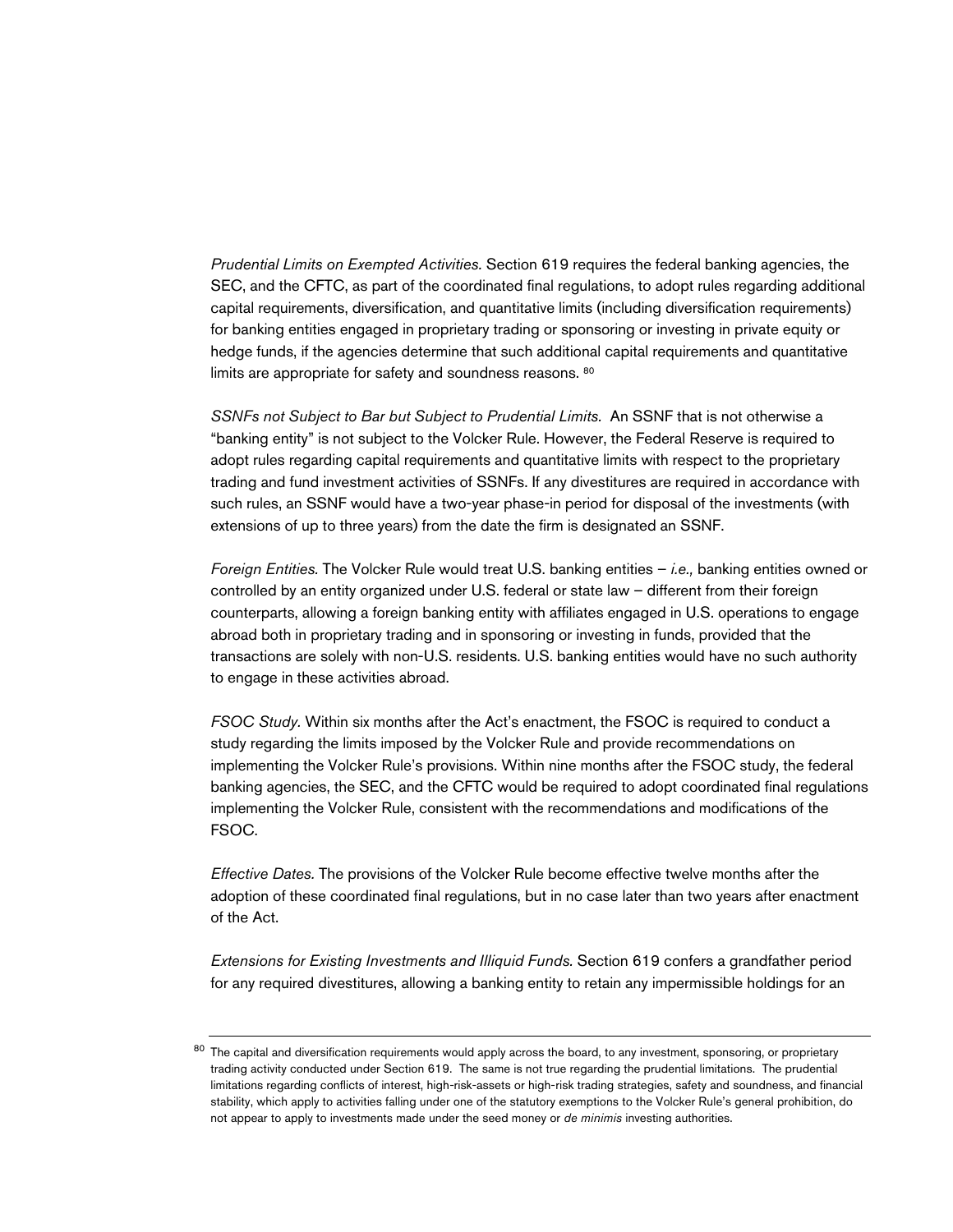additional two years after the effective date, with the possibility of up to three additional one-year extensions granted by the Federal Reserve, either by regulation or by order. In addition, a banking entity may apply for an extension of up to five years for any investment in an "illiquid fund" if "necessary to fulfill a contractual obligation that was in effect on May 1, 2010."<sup>81</sup> It is unclear whether this five-year extension is in addition to, or in lieu of, the two-year grandfather period and/or the three one-year extensions otherwise available. During any transitional period in which impermissible holdings are retained (whether under the initial two-year period, the three one-year extensions, or the one-time five-year extension for investments in illiquid funds), the banking entity is subject to additional capital requirements and other restrictions, to be adopted in the coordinated final regulations.

*Affiliate Transaction Restrictions.* In addition, the Volcker Rule would impose heightened affiliate transaction restrictions on companies subject to the Volcker Rule (discussed *infra*).

#### IX. Lending Limits

*Expansion of Lending Limits to Credit Substitutes.* Section 610 of the Act would amend the national bank lending limits to encompass any direct or indirect advance by the bank pursuant to a repurchase arrangement or any credit exposure resulting from a securities lending, securities borrowing, repo, reverse repo, or derivative transaction. In addition, Section 610 authorizes the OCC to include in the lending limit calculation any "contractual commitments" made by the bank.

*State Bank Lending Limits Must Capture Derivatives.* Section 611 of the Act forbids any statechartered bank from engaging in a derivatives transaction unless the applicable state lending limit encompasses derivative transactions to the same extent as under the National Bank Act.<sup>82</sup>

*Effective Dates.* Sections 610 and 611 would become effective one year and eighteen months, respectively, after the OTS' responsibilities are transferred to the OCC.

#### X. Affiliate Transactions

*Expansion of "Covered Transactions" Definition.* The affiliate transaction restrictions in Sections 23A and 23B of the Federal Reserve Act impose quantitative and qualitative limits on bank's "covered transactions" (*i.e.,* extensions of credit to, asset purchases, investments in) and other

<sup>81 &</sup>quot;Illiquid fund" is defined as a fund which, as of May 1, 2010, was principally invested in (or was principally invested in and contractually committed to invest in) illiquid assets "such as portfolio companies, real estate investments, and venture capital investments," and makes all investment pursuant to a strategy to invest in illiquid assets. Further definition of an "illiquid fund" is left to the Federal Reserve rulemaking process.

<sup>82</sup> *See* 12 U.S.C. § 84; 12 C.F.R. Part 32 (limiting national bank loans and extensions of credit to any single borrower to 15% of the bank's capital and surplus, with an additional 10% allowed if appropriately secured).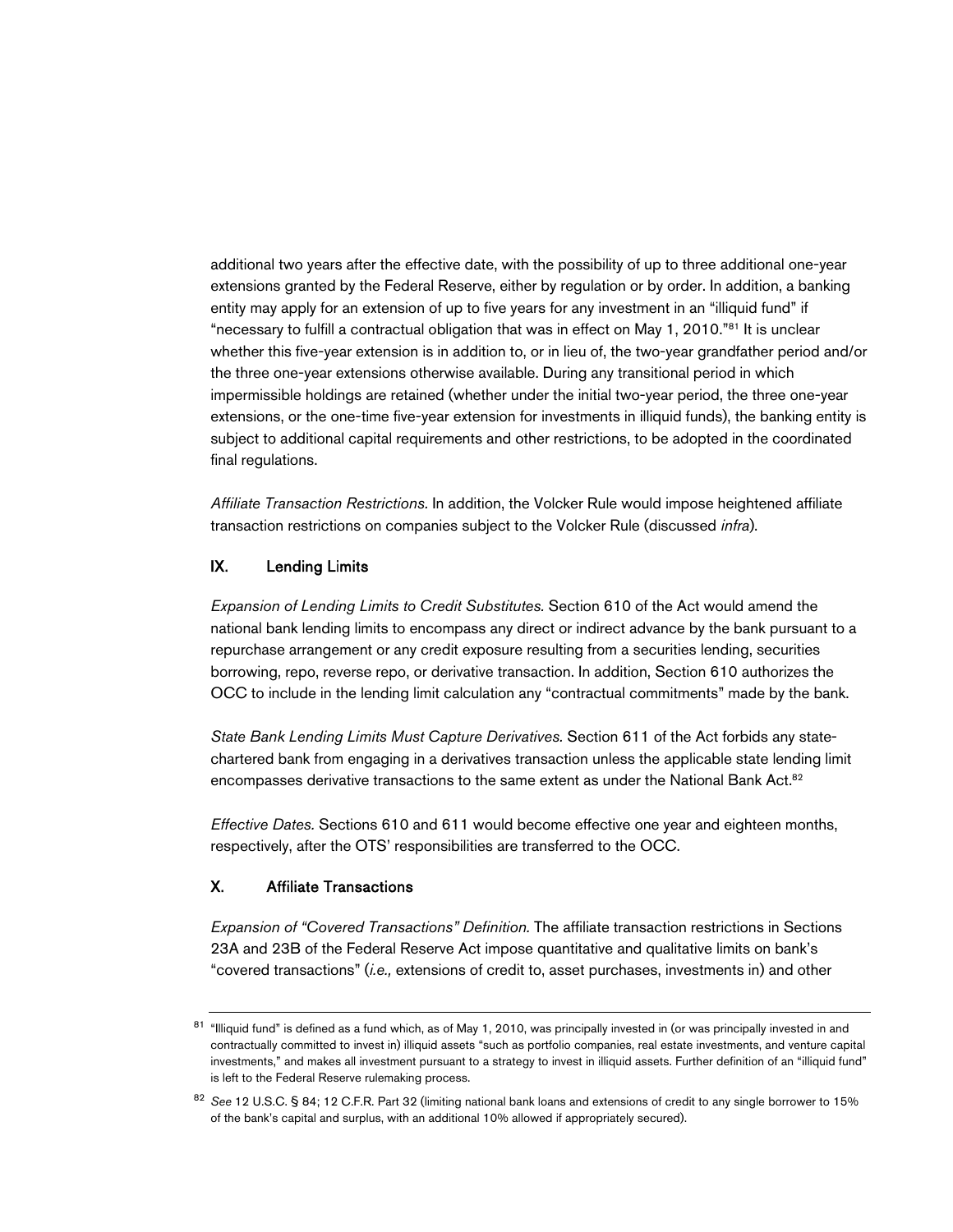transactions with the bank's BHC, the bank's subsidiaries, and other companies under common control (such as other nonbank subsidiaries of the BHC)). Section 608 of the Act expands the scope of "covered transactions" subject to the quantitative and qualitative limits of Section 23A.83 In particular, Section 608 provides that the acceptance of any debt obligation (such as a promissory note or contract) as collateral for a loan with a third party is deemed a covered transaction; current law provides only that accepting "securities" as collateral triggers Section 23A. Section 608 also provides that derivative transactions and transactions involving the borrowing or lending of securities with an affiliate constitute a "covered transaction" if the transaction results in the affiliate having credit exposure to the bank. Currently, only *credit* derivative transactions are deemed to trigger Section 23A.

*Repos as Credit Transactions.* Section 608 changes the characterization of asset repurchase transactions under Section 23A. While such repo transactions have been subject to Section 23A, they have been considered "asset purchases." Section 608 stipulates that, going forward they are considered "extensions of credit" (rather than asset purchases). As a result, repo transactions will become subject to the collateral requirements of Section 23A, which apply to extensions of credit (but not asset purchases).<sup>84</sup>

*Ongoing Collateral Requirements.* In addition, Section 608 provides that any collateral requirements must be satisfied on an on-going basis. Currently, the collateral requirements imposed by Section 23A on extensions of credit are calculated only at the transaction's inception and additional collateral is not required (unless the original collateral is retired or amortized).

Section 608 expands the scope of "affiliates" to include any investment fund (registered or otherwise) for which the bank or an affiliate of the bank is acting as an investment adviser. This provision expands existing law, which deems an investment fund to be an affiliate subject to Section 23A only if the bank or affiliate *both sponsors and advises* the fund, or if the bank or an affiliate is acting as a *registered* investment adviser.<sup>85</sup>

*Repeal of Partial Fin Sub Exemption.* Existing law provides that transactions between a national bank and a "financial subsidiary" – a firewalled subsidiary engaged in securities, insurance, or other

<sup>83 &#</sup>x27;Covered transactions" include an insured bank's loans to an affiliate, purchases of assets from an affiliate, the purchase or investment of securities issued by an affiliate, the acceptance of securities of an affiliate as collateral for a loan to any person, or the issuance of a guarantee, acceptance, or letter of credit to any person on behalf of an affiliate. *See* 12 U.S.C. § 371c(b)(7).

<sup>&</sup>lt;sup>84</sup> Under Section 23A, covered transactions in the form of extensions of credit must be collateralized in an amount equal to 100% to 130% of the amount of the extension of credit; the exact percentage is determined based on the nature of the collateral. Certain forms of collateral – such as securities issued by an affiliate or any "low quality asset"– are ineligible as collateral under Section 23A.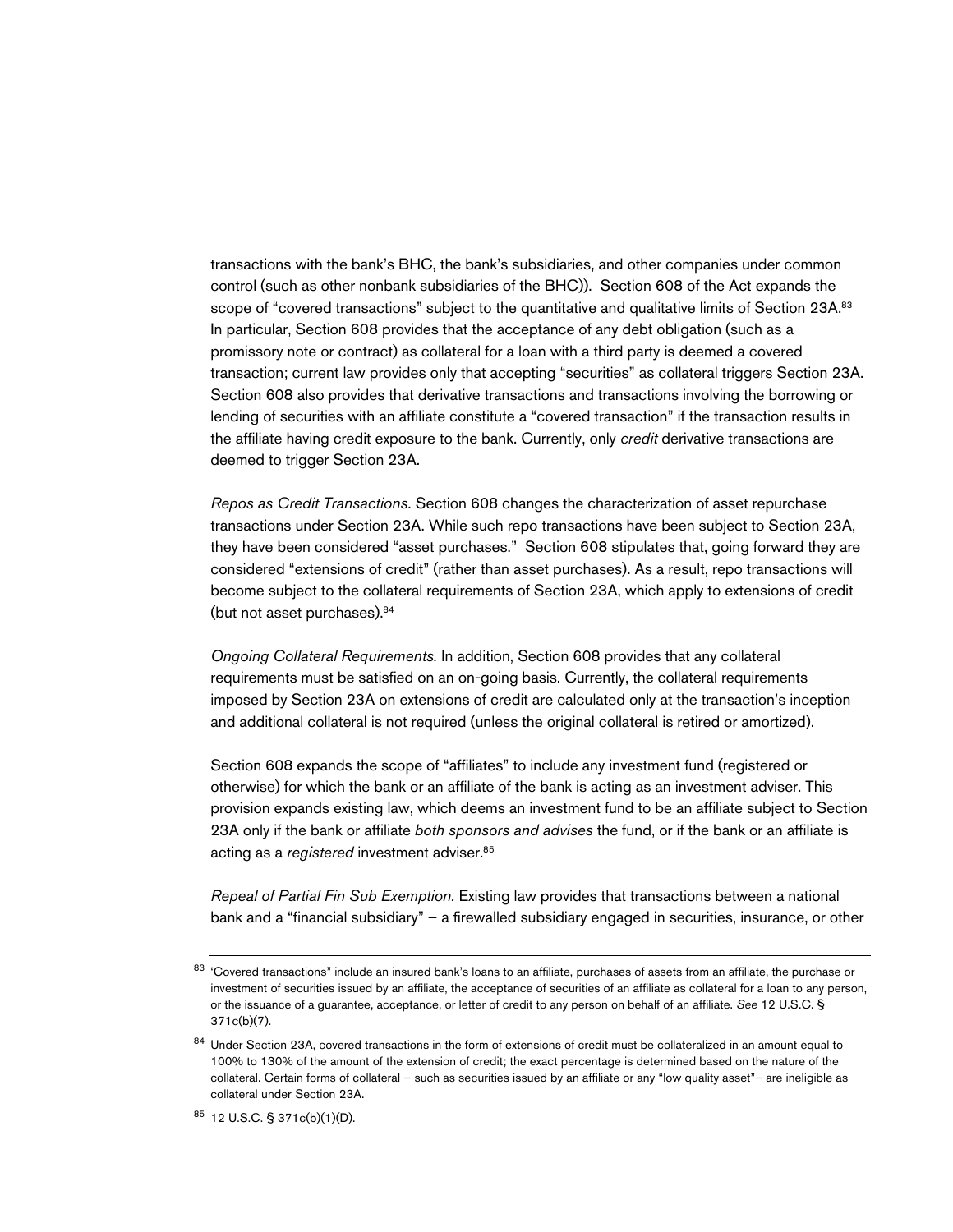activities impermissible for the bank itself but otherwise deemed financial-in-nature – are exempt from Section 23A's 10% individual quantitative limit on affiliate transactions.<sup>86</sup> Section 609 of the Act repeals this exemption (effective one year after enactment), treating a national bank's financial subsidiary as a nonbank affiliate for all purposes under the affiliate transaction rules.

*Section 23A Exemption Orders.* Section 608 repeals the Federal Reserve's authority to grant exemptions from 23A by *order*. Section 608 permits the Federal Reserve to grant exemptions by *regulation* only if it notifies the FDIC in advance, and, within 60 days after notification, the FDIC does not object based on its conclusion that the exemption does not pose an unacceptable risk to the Deposit Insurance Fund. The Federal Reserve's authority to grant exemptions by *order* would be transferred to the respective primary federal regulators for the affected bank:

- The FDIC is given the authority to grant exemptions from Section 23A with respect to state non-Member banks and state thrifts, if, after consultation with the Federal Reserve, the exemption is deemed to be in the public interest and the FDIC determines that the exemption does not pose an unacceptable risk to the Deposit Insurance Fund.
- The Federal Reserve maintains the authority to grant exemptions with respect to state Member banks, provided, after consultation with the FDIC, the agencies concur that the exemption is in the public interest, and the FDIC determines that the exemption does not pose an unacceptable risk to the Deposit Insurance Fund.
- The OCC is given similar authority to grant exemptions with respect to national banks and federal thrifts, provided the OCC consults with the Federal Reserve and the agencies concur that the exemption is in the public interest. In addition, the OCC must provide 60 days' advance notice to the FDIC, and, within 60 days after notification, the FDIC does not object based on its conclusion that the exemption does not pose an unacceptable risk to the Deposit Insurance Fund.

*Netting Agreements.* Section 608 of the Act confers on the Federal Reserve the authority to promulgate regulations or interpretations regarding the treatment of netting agreements under Section 23A. If by interpretation, the Federal Reserve must do so jointly with the appropriate federal banking agency for the impacted bank or affiliate.

*Section 23B Exemption Orders.* Section 23B of the Federal Reserve Act generally requires that all transactions between a bank and its affiliates (not just "covered transactions") be on arms' length

<sup>86</sup> *See* 12 U.S.C. § 371c(e)(3).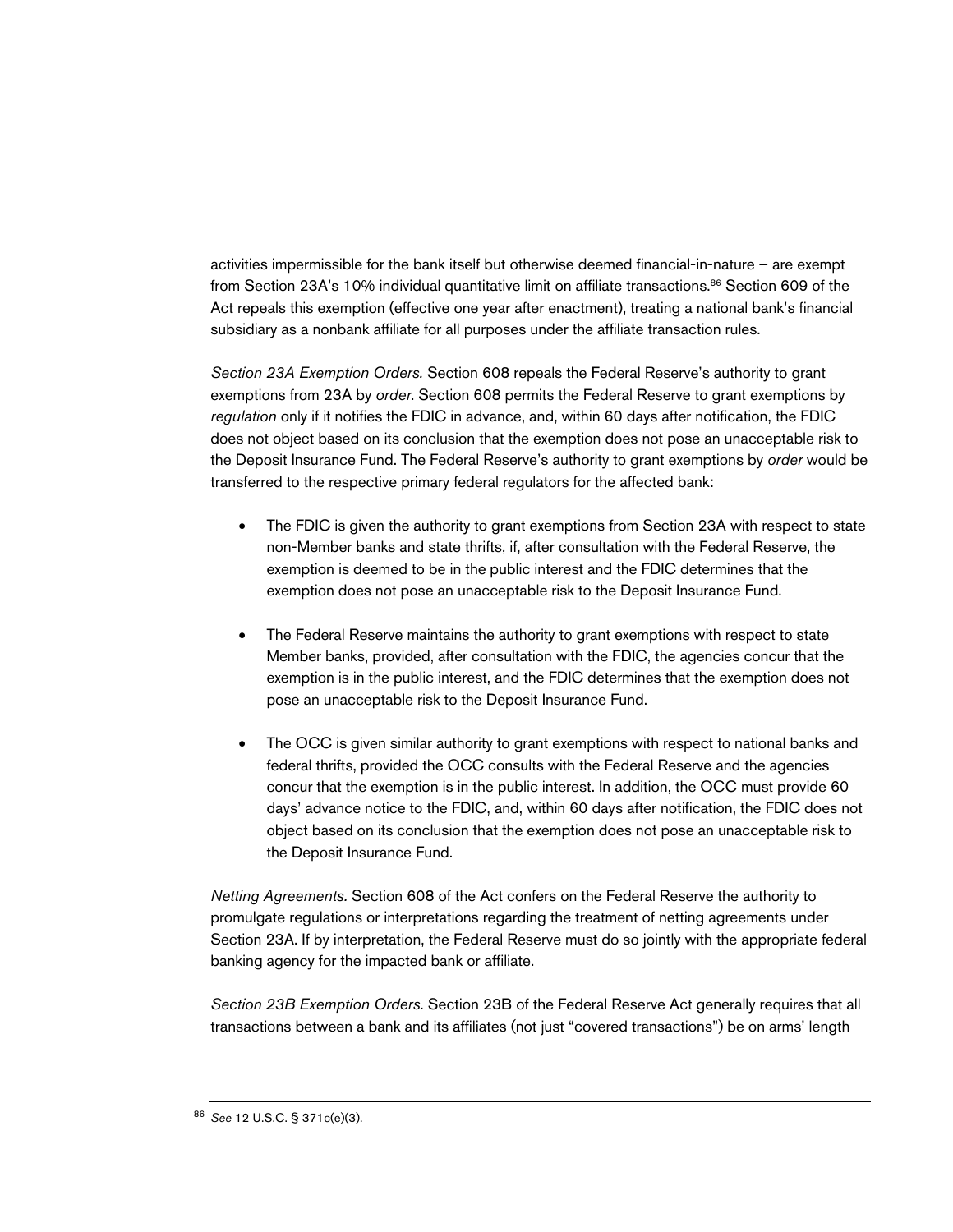terms.<sup>87</sup> Under Section 608, the Federal Reserve retains the authority to grant exemptions from Section 23B by regulation, but again, only after notifying the FDIC and subject to the condition that the FDIC does not object within 60 days.

*Effective Date.* Section 608 would become effective one year after enactment of the Act.

*The Volcker Rule.* Section 619 – the Volcker Rule – also contains certain affiliate transaction restrictions:

*Fund Relationships Subject to Covered Transactions Bar.* Section 619 would flatly prohibit any "banking entity" that serves as an investment manager, investment adviser, or sponsor of a hedge fund or private equity fund, or any banking entity that organizes or sponsors a hedge fund or private equity fund under the Volcker Rule's *bona fide* services exemption, or any of such banking entity's affiliates, from engaging a transaction with the fund if the transaction would be considered a "covered transaction" for purposes of Section 23A. For purposes of applying Section 23A, the banking entity or its affiliate would be treated as if it were a "bank", and the fund would treated as if it were an "affiliate." Thus, Section 619 extends the concept of "covered transactions" to arrangements not involving an insured bank, and applies a flat bar (rather than a quantitative limit, as is the normal situation in the case of Section 23A).

*Exemption for Prime Brokerage Transactions.* Notwithstanding the foregoing, Section 619 allows a banking entity (or its affiliate) to enter into "prime brokerage transactions"<sup>88</sup> with such a hedge fund or private equity fund, provided that the banking entity otherwise is in compliance with the conditions of the *bona fide* services exemption, the CEO of the banking entity annually certifies in writing that the banking entity has not guaranteed the obligations or performance of the fund (as is prohibited by the *bona fide* services exemption), and the Federal Reserve has determined that the provision of prime brokerage services to the fund would be consistent with safety and soundness.<sup>89</sup>

<sup>87</sup> 12 U.S.C. § 371c-1.

<sup>88 &</sup>quot;Prime brokerage transaction" is not defined in the Act.

<sup>&</sup>lt;sup>89</sup> This aspect of the Volcker Rule is somewhat poorly drafted. By its terms, the prime brokerage exemption applies to a variety of arrangements in which the banking entity is an investment adviser, manager, sponsor, or investor, and not just those arrangements in which the fund is organized or sponsored under the *bona fide* services exemption to the Volcker Rule. Thus, it is unclear whether the references were meant to extend certain elements of the *bona fide* services exemption to all arrangements in which prime brokerage services are offered, or instead only to those arrangements in which prime brokerage services are offered to a fund that is organized or sponsored by the banking entity under the *bona fide* services exemption.